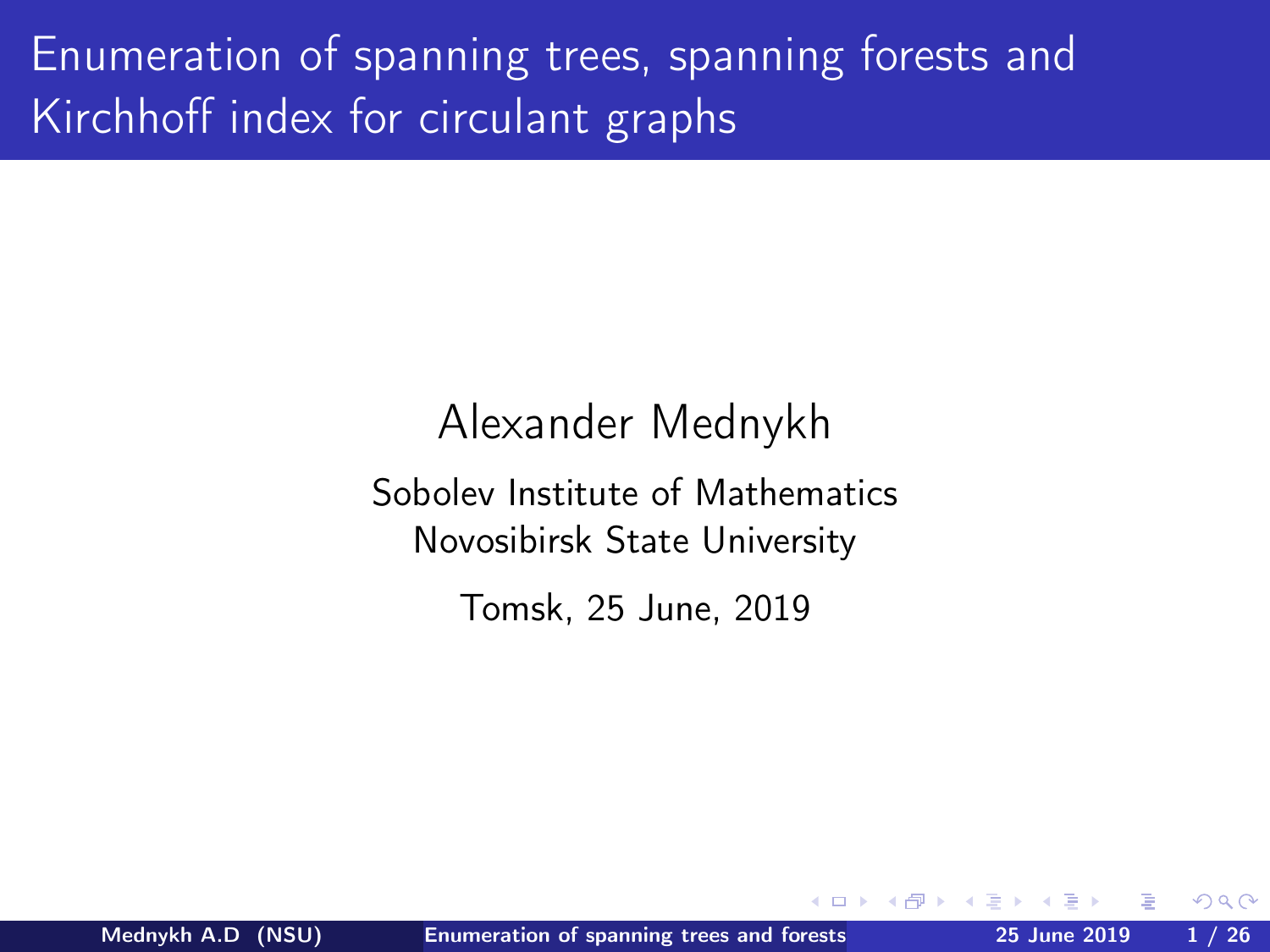The results of this exposition are joint with my colleagues Young Soo Kwon, Lilya Grünewald and Ilya Mednykh. In this presentation we investigate the infinite family of circulant graphs  $C_n(s_1, s_2, \ldots, s_k)$ . We present an explicit formula for the number of spanning trees, rooted spanning forests and the Kirchhoff index. Then we investigate arithmetical and asymptotic properties of the obtained numbers. All formulas are given in terms of the Chebyshev polynomials. We start with some basic definitions.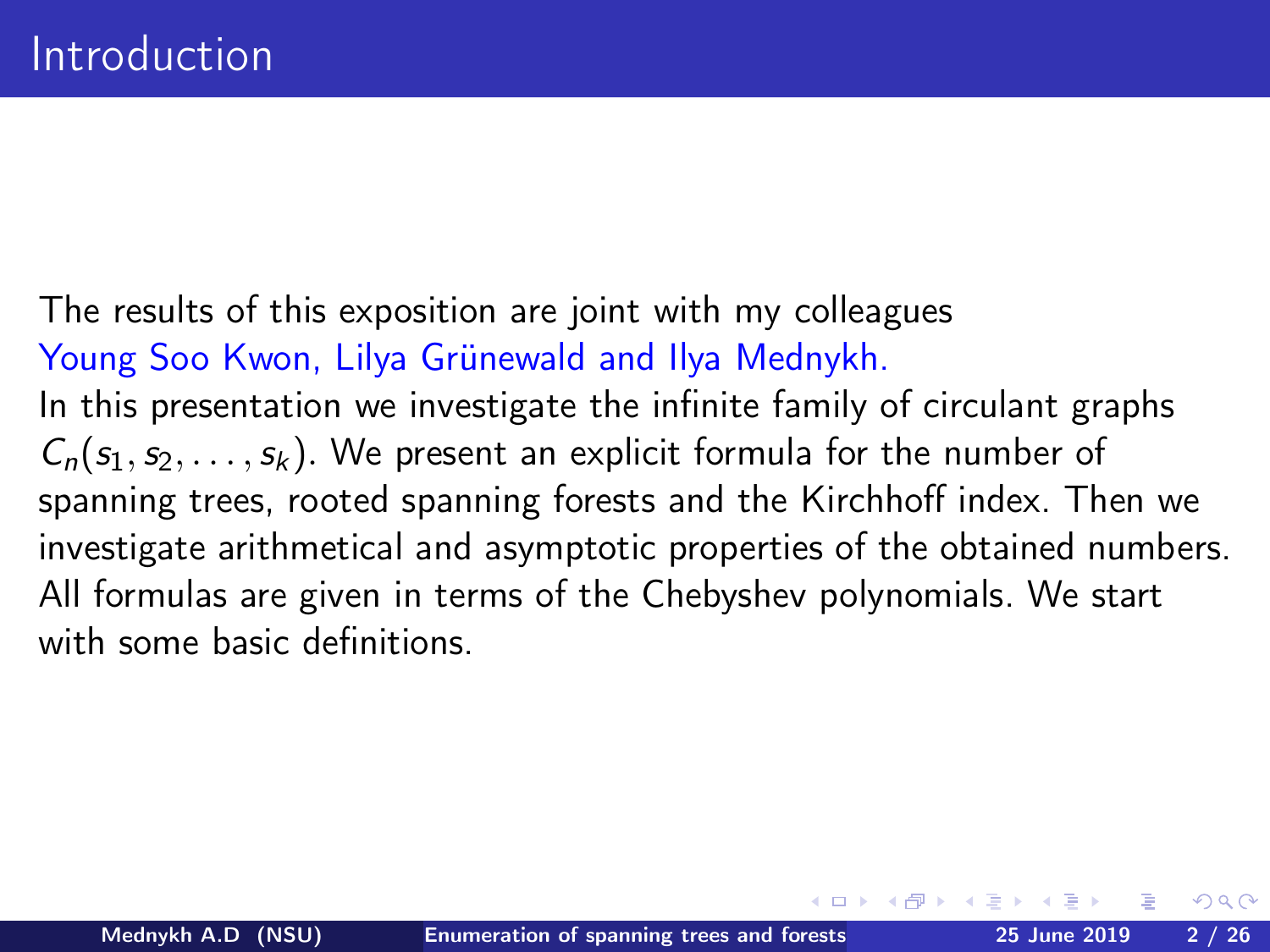Consider a finite undirected graph G without loops, possibly with multiple edges.

A spanning forest  $F$  in  $G$  is an uncyclic subgraph that contains all vertices of G. Al connected components of  $F$  are trees. A spanning forest  $F$  is called *rooted* if any tree in  $F$  has a *root*, that is a labeled vertex. Connected spanning forest is a *spanning tree*.

Number of rooted spanning trees in a connected graph G is  $n \tau(G)$ , where  $\tau(G)$  is the number of all spanning trees or just complexity of graph G and  $n$  is the number of vertices of G. This simple observation is not true anymore for the number of spanning forests.

To count the number of rooted spanning forests in a graph G and to count the number of all spanning forests in G are completely different problems. In spite of there are about one thousand papers devoted to enumeration of spanning trees, there are just a very few papers devoted to spanning forests.

 $\Omega$ 

(ロ) (個) (差) (差)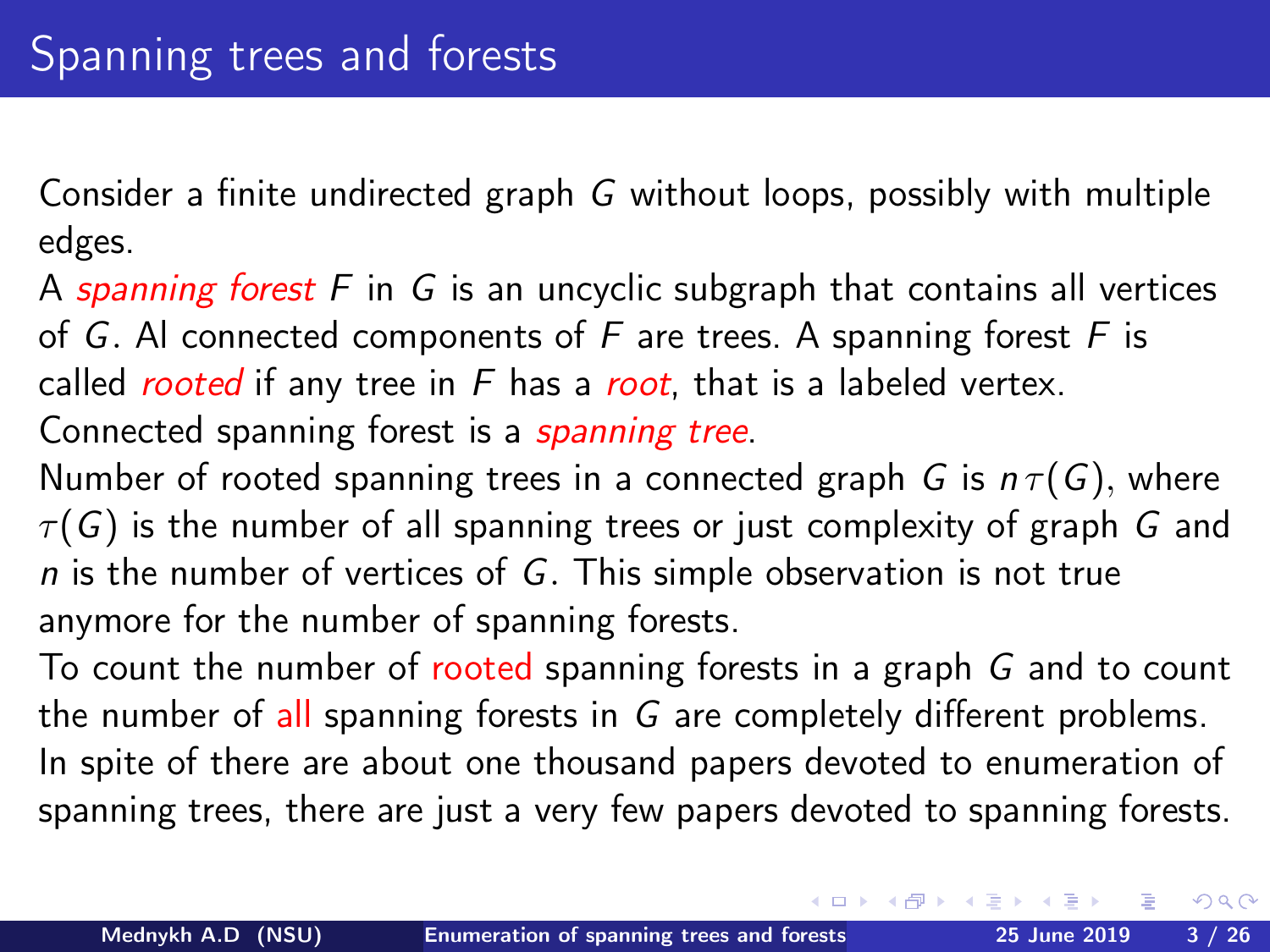Consider a finite graph G without loops. We denote the vertex and edge set of G by  $V(G)$  and  $E(G)$ , respectively. Given  $u, v \in V(G)$ , we set  $a_{uv}$ to be equal to the number of edges between vertices  $u$  and  $v$ . The matrix  $\mathcal{A}=\mathcal{A}(\mathcal{G})=\{a_{u v}\}_{u,\,v\in V(\mathcal{G})}$  is called *the adjacency matrix* of the graph  $\mathcal{G}.$ The degree  $d(v)$  of a vertex  $v\in V(G)$  is defined by  $d(v)=\sum_{u\in V(G)} a_{uv}.$ Let  $D = D(G)$  be the diagonal matrix indexed by the elements of  $V(G)$ with  $d_w = d(v)$ . The matrix  $L = L(G) = D(G) - A(G)$  is called the Laplacian matrix, or simply Laplacian, of the graph G. By  $I_n$  we denote the identity matrix of order  $n = |V(G)|$ . Let  $\chi_G(\lambda) = \det(\lambda I_n - L(G))$  be the characteristic polynomial of the Laplacian matrix of the graph G.

つくい

**←ロト → 何ト → ヨト → ヨト**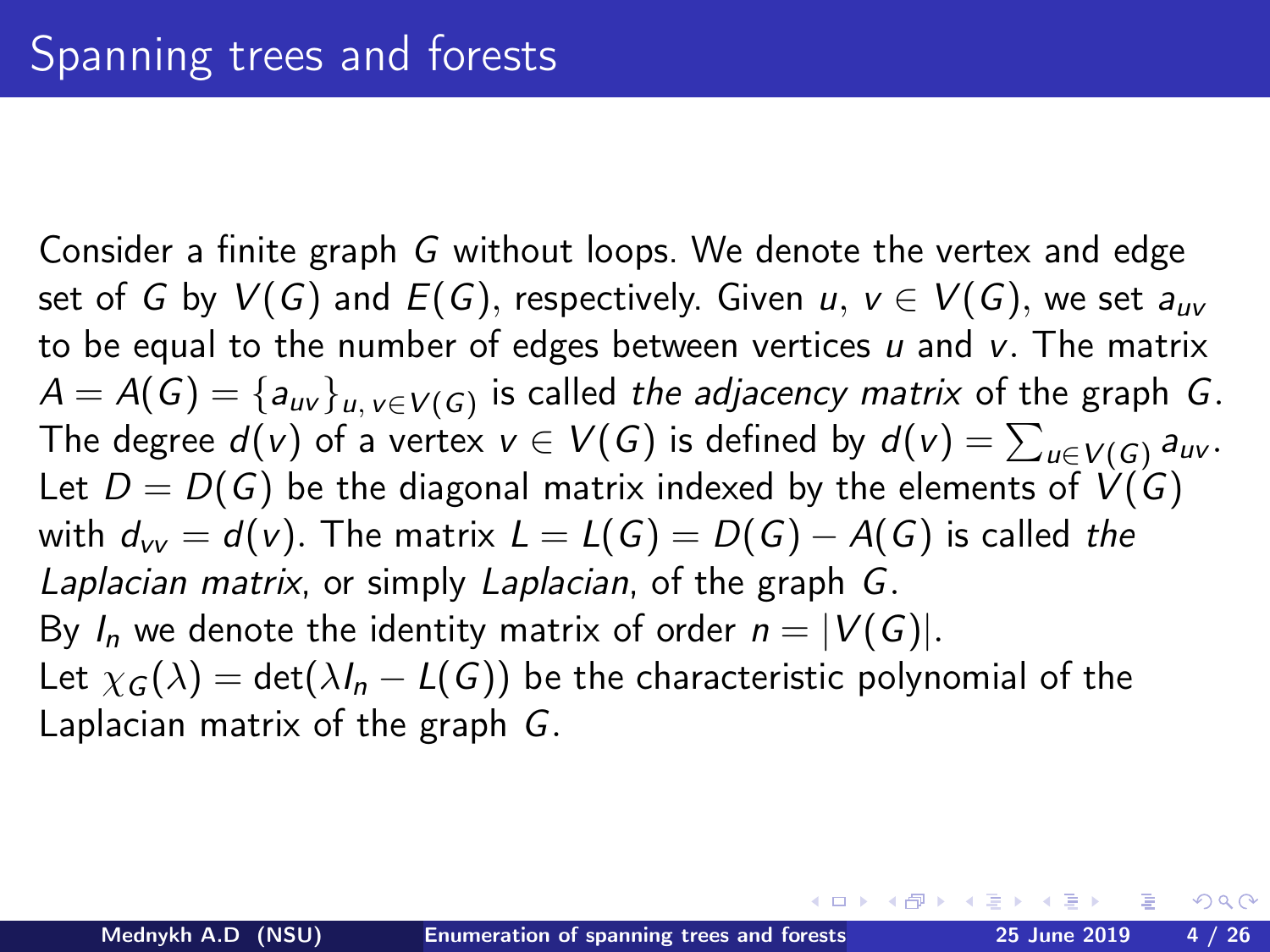# Spanning trees and forests

Recall geometrical meaning of coefficients of the characteristic polynimial

$$
\chi_G(\lambda)=\lambda^n+c_{n-1}\lambda^{n-1}+\ldots+c_2\lambda^2+c_1\lambda.
$$

The theorem by Kelmans and Chelnokov (1974) states that the absolute value of coefficient  $c_k$  of  $\chi_G(\lambda)$  coincides with the number of rooted spanning k–forests in the graph G. By Bezout's theorem, the sequence  $c_k$ is alternating. So, the number of rooted spanning forests of the graph G can be found by the formula

$$
f_G(n) = f_1 + f_2 + \ldots + f_n = |c_1 - c_2 + c_3 - \ldots + (-1)^{n-1}|
$$
  
= (-1)<sup>n</sup> \chi\_G(-1) = det(*h*<sub>n</sub> + L(G)).

This result was independently obtained by many authors (P. Chebatorev, E. Shamis, O. Knill and others).

The famous Kirchhoff's Matrix Tree Theorem (1847) states that  $c_1 = n \tau(G)$ , where  $\tau(G)$  is the number of spanning trees in G.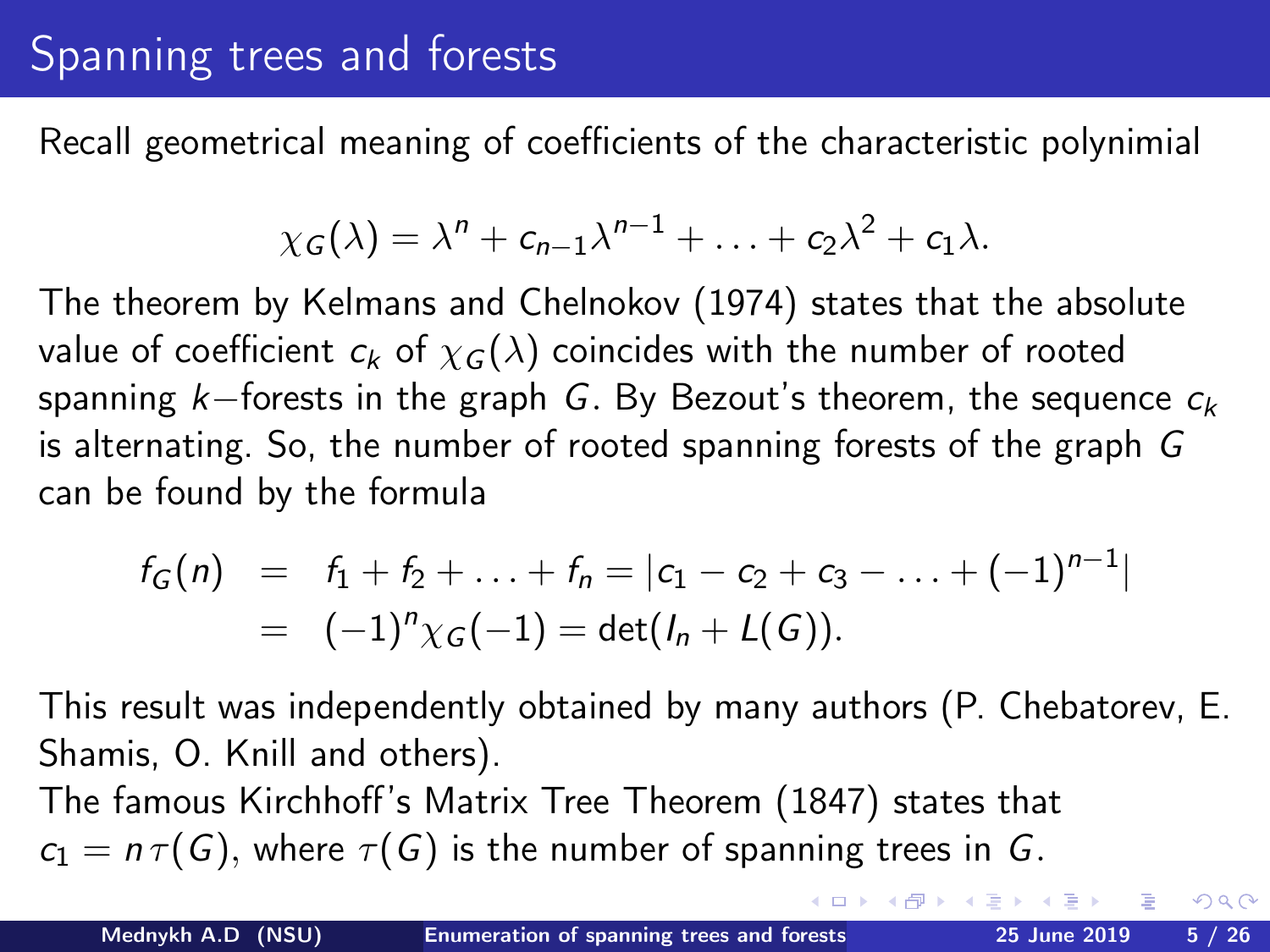Recall that one can use the Tutte polynomial  $T(G; x, y)$  to count the number of spanning trees and forests in a graph  $T(G; x, y)$ . In this case the number of spanning trees is given by

 $\tau(G) = \tau(G; 1, 1)$ 

and the number of spanning forests is given by

 $f(G) = T(G; 2, 1).$ 

See, for example [D.J.A.Welsh, Complexity:Knots,Colourings,and Counting, Cambridge University Press, Cambridge, 1993] .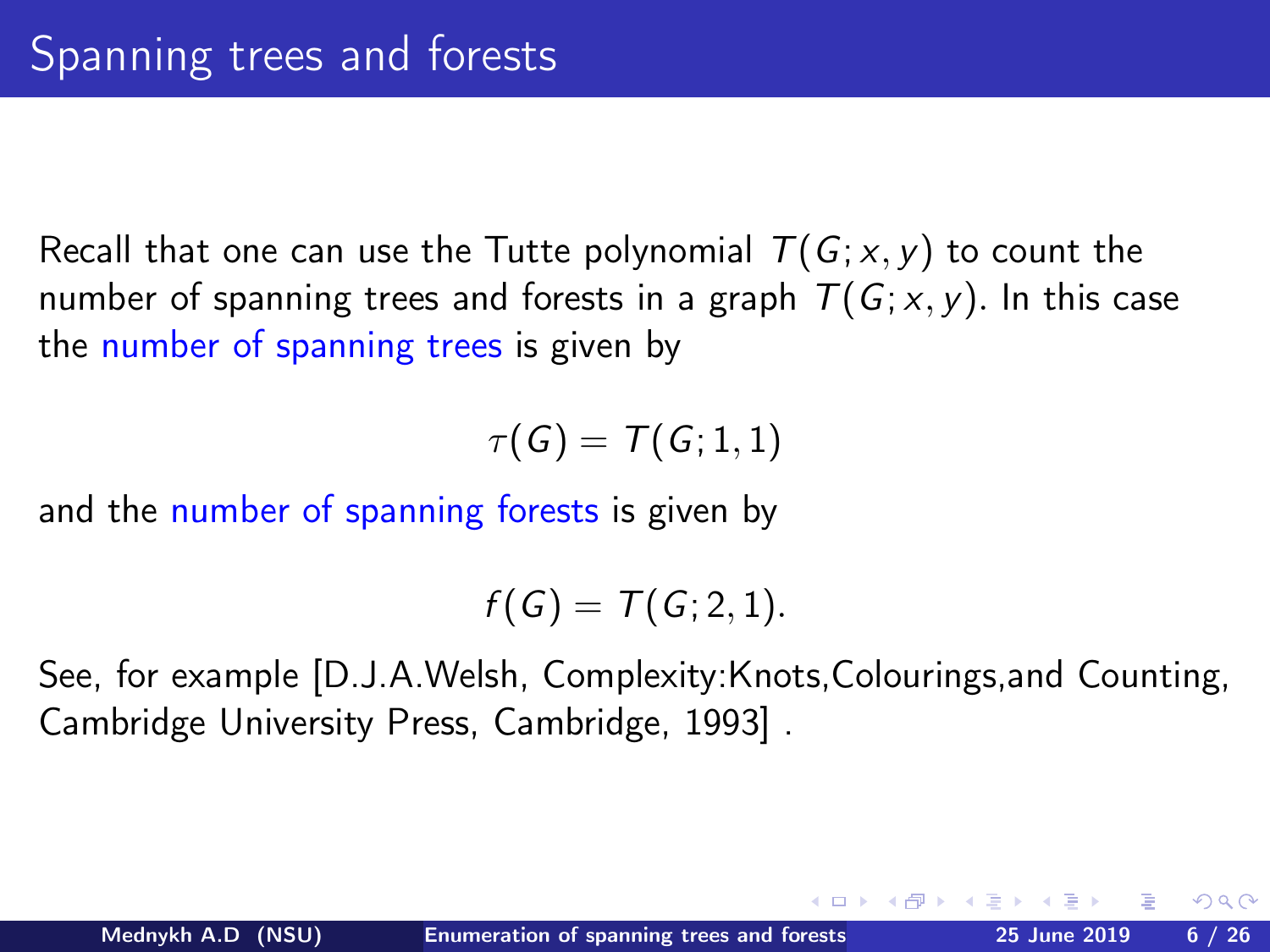Circulant graphs can be described in a few equivalent ways:

- (a) The graph has an adjacency matrix that is a circulant matrix.
- (b) The automorphism group of the graph includes a cyclic subgroup that acts transitively on the graph's vertices.
- (c) The graph is a Cayley graph of a cyclic group.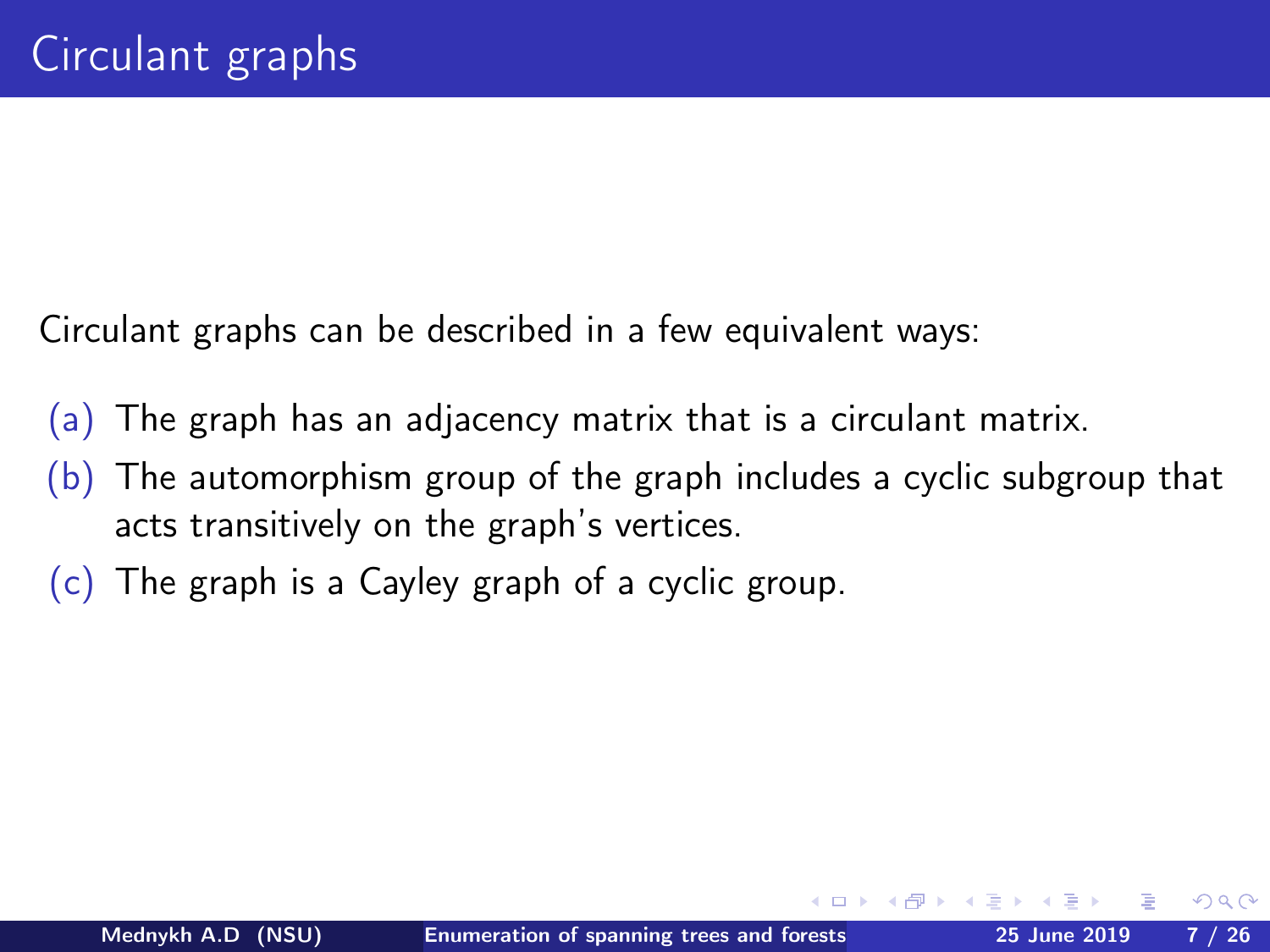## **Examples**

(a) The circulant graph  $C_n(s_1,\ldots,s_k)$  with jumps  $s_1,\ldots,s_k$  is defined as the graph with *n* vertices labeled  $0, 1, \ldots, n - 1$  where each vertex *i* is adjacent to 2k vertices  $i \pm s_1, \ldots, i \pm s_k \mod n$ .

(b) *n*-cycle graph 
$$
C_n = C_n(1)
$$
.

- (c) *n*-antiprism graph  $C_{2n}(1, 2)$ .
- (d) *n*-prism graph  $Y_n = C_{2n}(2, n)$ , *n* odd.
- (e) The Moebius ladder graph  $M_n = C_{2n}(1, n)$ .
- (f) The complete graph  $K_n = C_n(1, 2, \dots, \lceil \frac{n}{2} \rceil)$  $\frac{n}{2}$ ).
- (g) The complete bipartite graph  $K_{n,n} = C_n(1, 3, \dots, 2[\frac{n}{2}]+1)$ .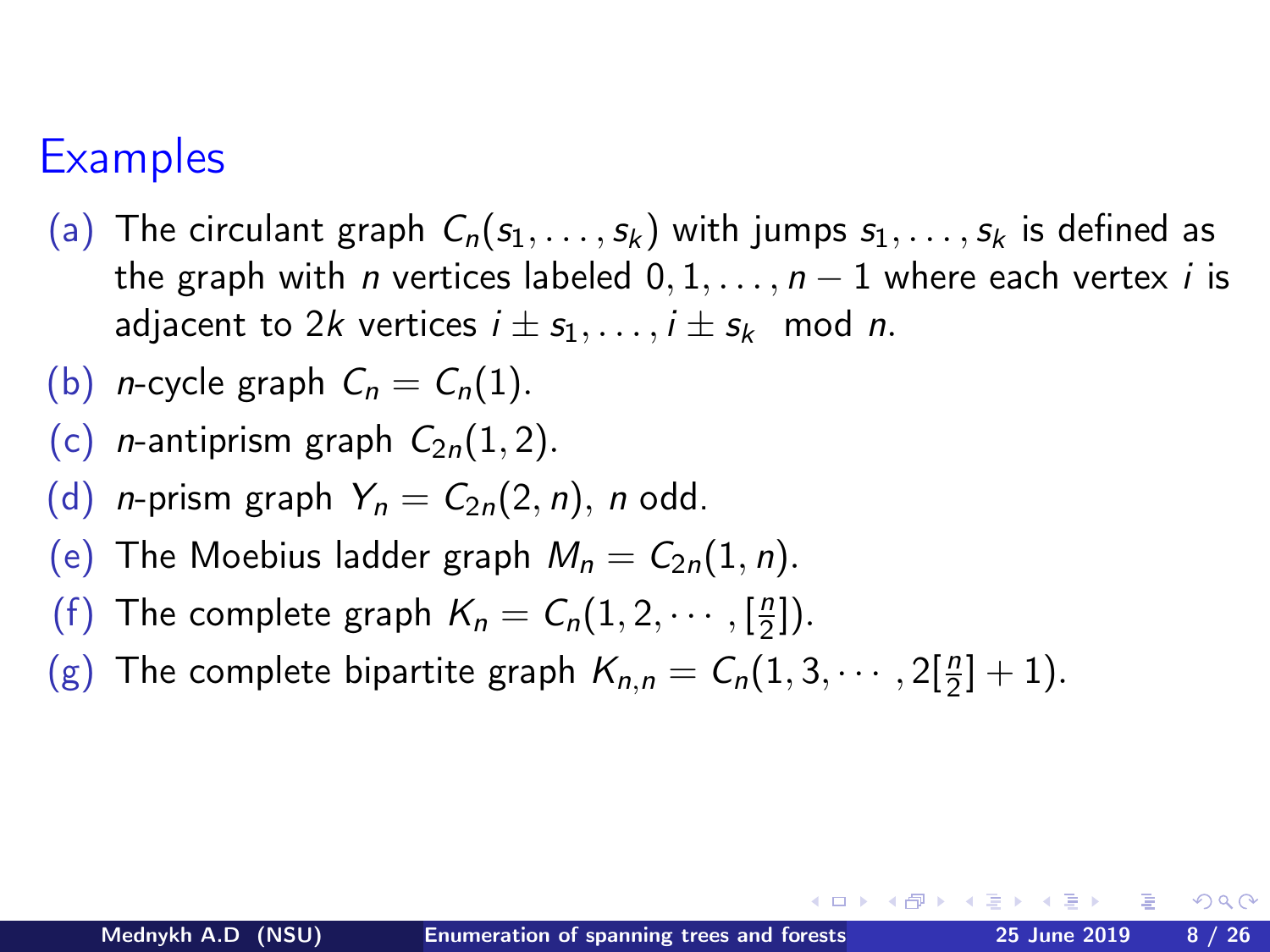Circulant graph  $C_n(1,3)$  for  $n = 7$  is shown below



4日)

 $299$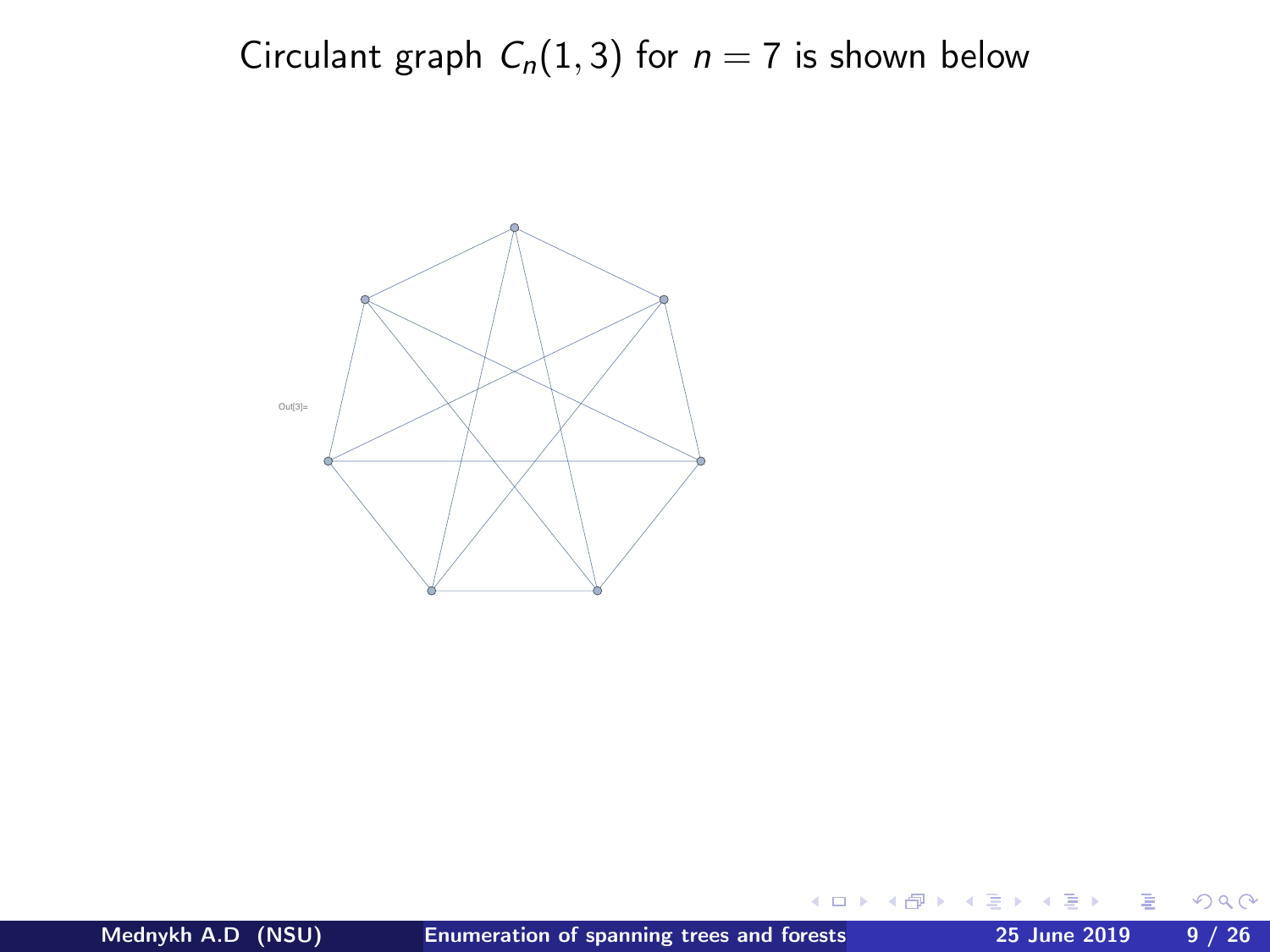By the celebrated Kirchhoff theorem, the number of spanning trees  $\tau(n)$  is equal to the product of nonzero eigenvalues of the Laplacian of a graph  $C_n(s_1, s_2, \ldots, s_k)$  divided by the number of its vertices n. To investigate the spectrum of Laplacian matrix, we denote by  $T = circ(0, 1, \ldots, 0)$  the  $n \times n$ shift operator. Consider the Laurent polynomial

$$
L(z) = 2k - \sum_{i=1}^{k} (z^{s_i} + z^{-s_i}).
$$

Then the Laplacian of  $C_n(s_1, s_2, \ldots, s_k)$  is given by the matrix

$$
\mathbb{L}=L(\mathcal{T})=2kl_n-\sum_{i=1}^k(\mathcal{T}^{s_i}+\mathcal{T}^{-s_i}).
$$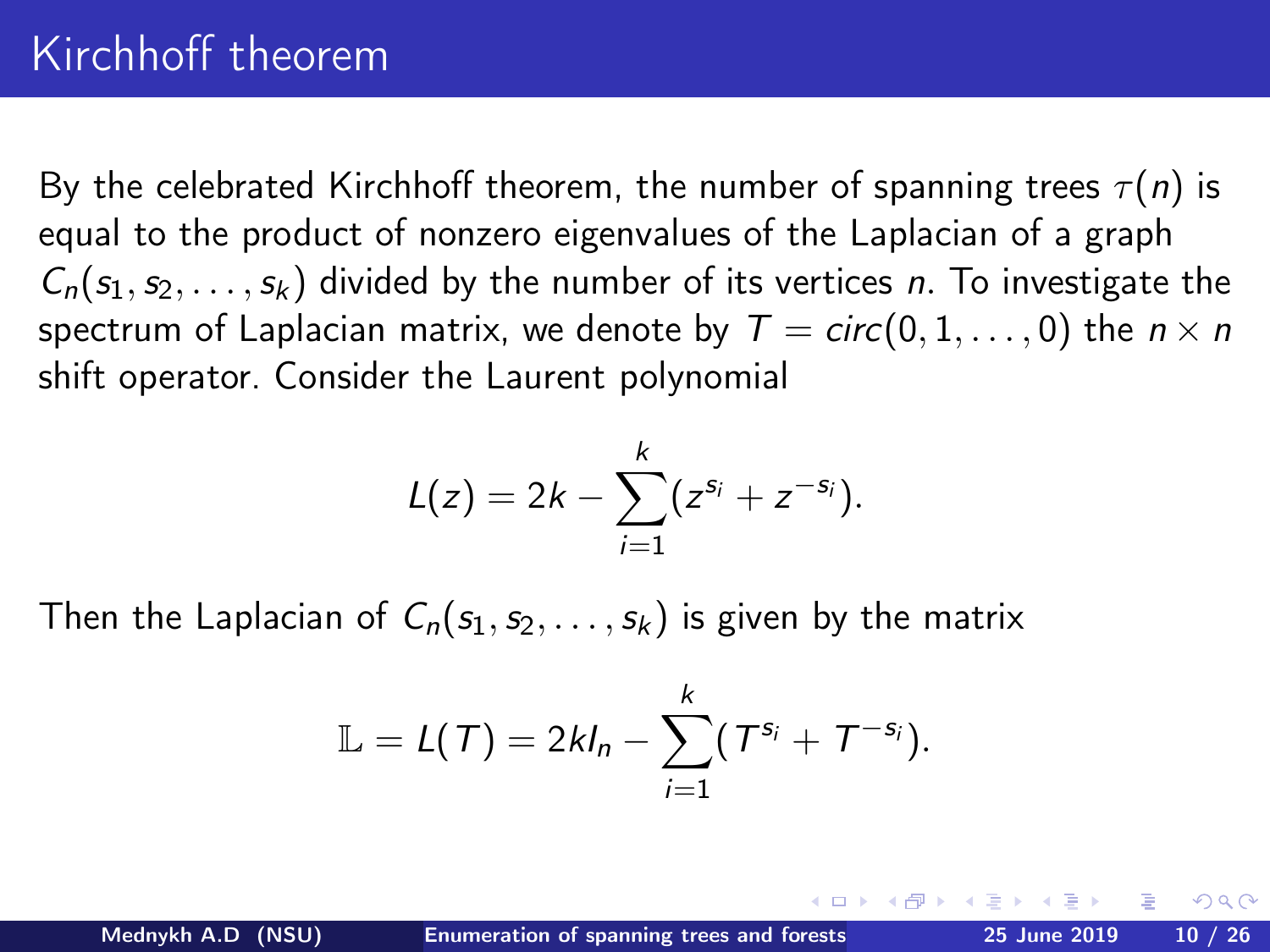# Kirchhoff theorem

Recall that circulant matrix  $T$  is diagonisable and conjugate to  $\mathbb{T}=diag(1,\varepsilon_n,\ldots,\varepsilon_n^{n-1}),$  where  $\varepsilon_n=\exp(2\pi i/n).$  Hence, all the Laplacian eigenvalues of G are given by the formula

$$
\lambda_j = L(\varepsilon_n^j) = 2k - \sum_{i=1}^k (\varepsilon_n^{js_i} + \varepsilon_n^{-js_i}), j = 0, 1, \ldots, n-1.
$$

By the Kirhhoff theorem we get

$$
\tau(n) = \frac{1}{n} \prod_{j=1}^{n-1} L(\varepsilon_n^j).
$$

This is a very beautiful formula, but absolutely useless for computations for large values of n.

How to make it suitable for numerical and analytical calculation?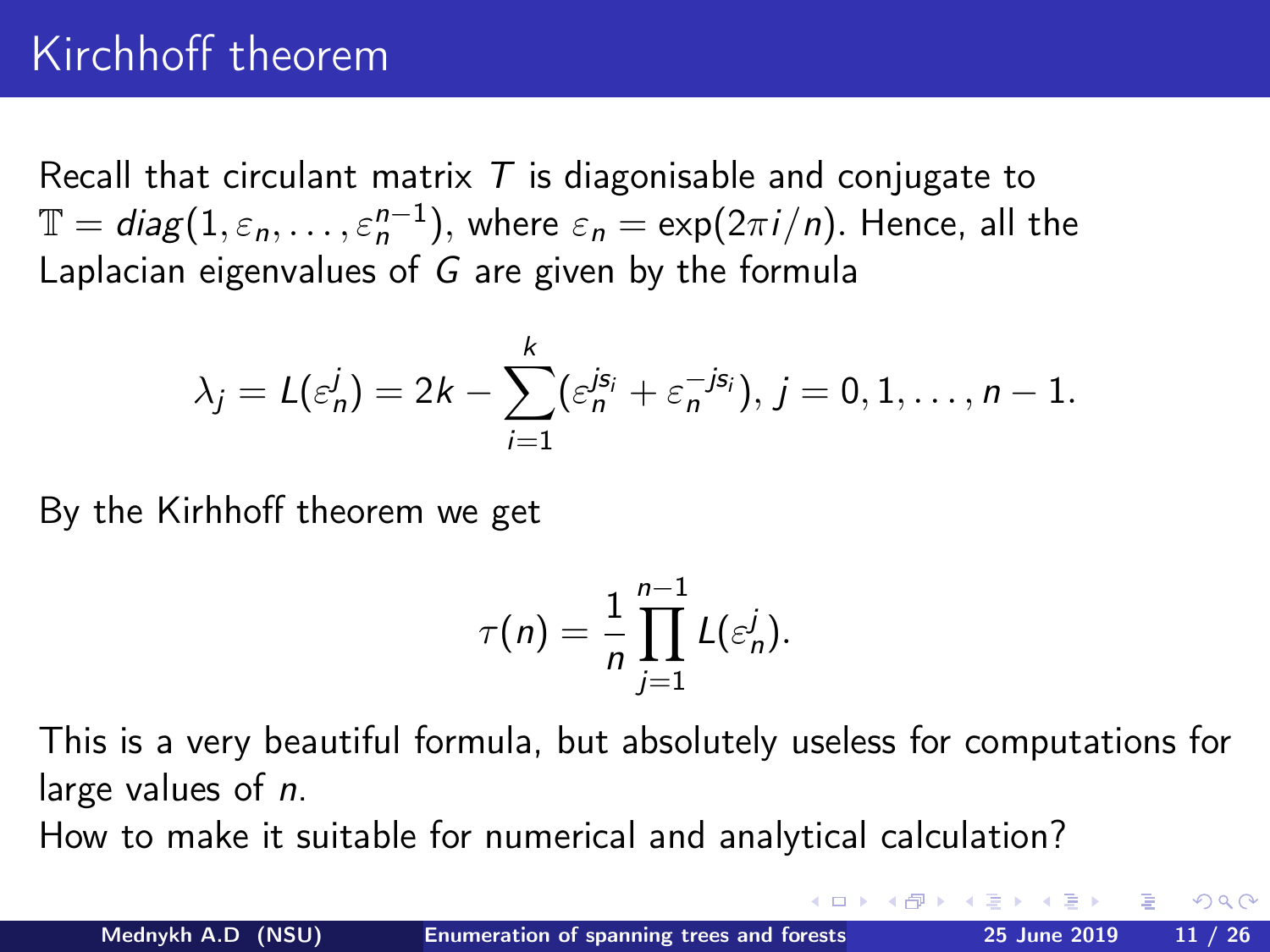### Theorem

The number of spanning trees in the circulant graph  $C_n(s_1, s_2, \ldots, s_k)$  is given by the formula

$$
\tau(n) = \frac{n}{q} \prod_{p=1}^{s_k-1} |2 \; T_n(w_p) - 2|,
$$

where  $q = s_1^2 + s_2^2 + \ldots + s_k^2$  and  $w_p$ ,  $p = 1, 2, \ldots, s_k - 1$  are different from  $1$  roots of the equation  $\sum_{j=1}^k \mathcal{T}_{\mathsf{s}_j}(w) = k,$  and  $\mathcal{T}_{k}(w)$  is the Chebyshev polynomial of the first kind.

The Chebyshev polynomial of the first kind is defined as

$$
T_n(z) = \cos(n \arccos(z)).
$$

つのへ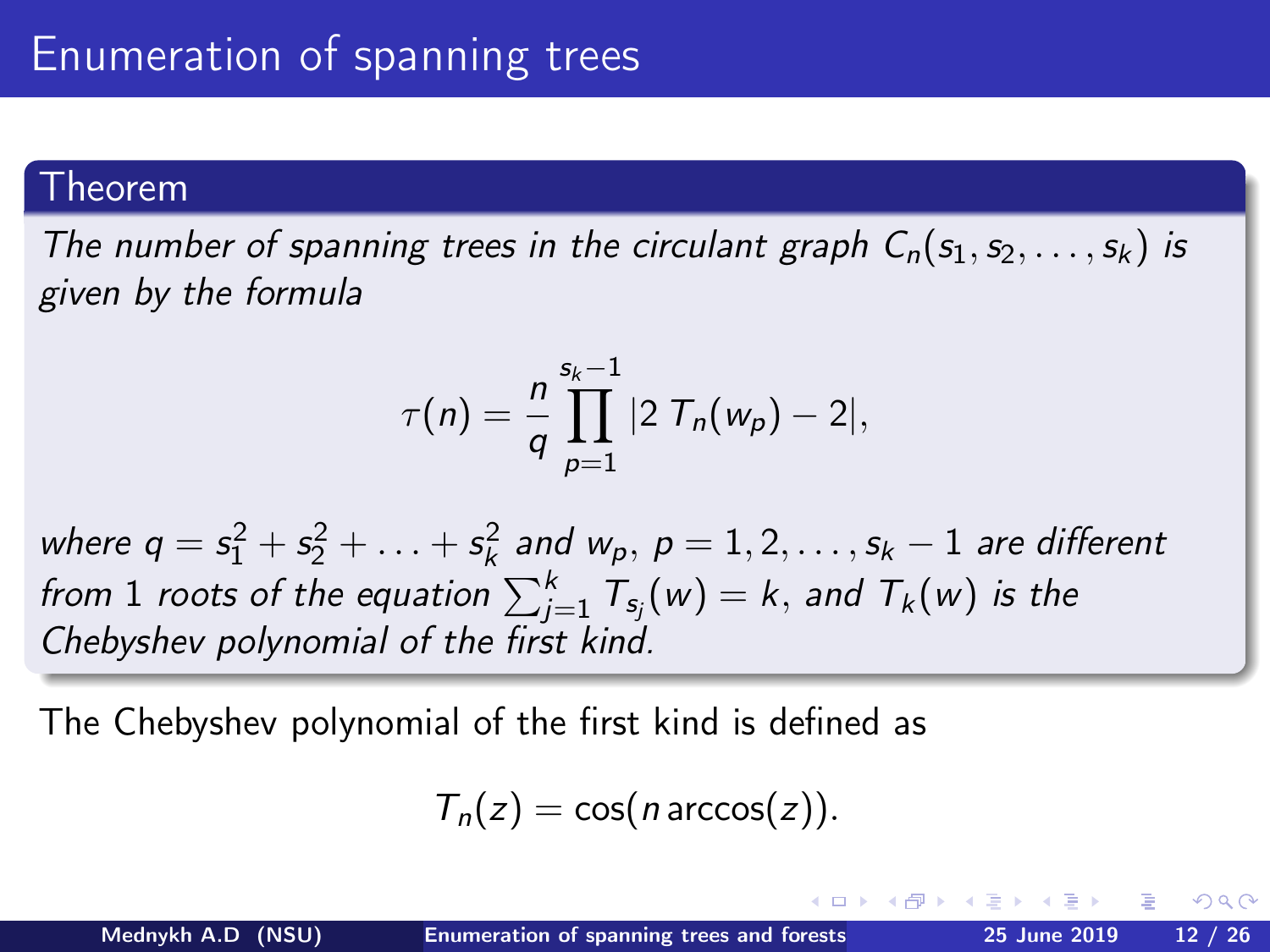## Enumeration of spanning forests

The aim of this section is to find a new formula for the numbers of rooted spanning forests of circulant graph  $C_n(s_1, s_2, \ldots, s_k)$  in terms of Chebyshev polynomials.

### Theorem

The number of rooted spanning forests  $f_G(n)$  in the circulant graph  $G = C_n(s_1, s_2, \ldots, s_k), 1 \le s_1 < s_2 < \ldots < s_k < \frac{n}{2}$  $\frac{n}{2}$ , is given by the formula

$$
f_G(n) = \prod_{p=1}^{s_k} |2T_n(w_p) - 2|,
$$

thereby  $w_p$ ,  $p = 1, 2, \ldots, s_k$  are roots of the algebraic equation  $\sum_{k=1}^{k}$  $i=1$  $(2\, T_{s_j}(w) - 2) = 1,$  where  $\, T_{s}(w)$  is the Chebyshev polynomial of the first kind.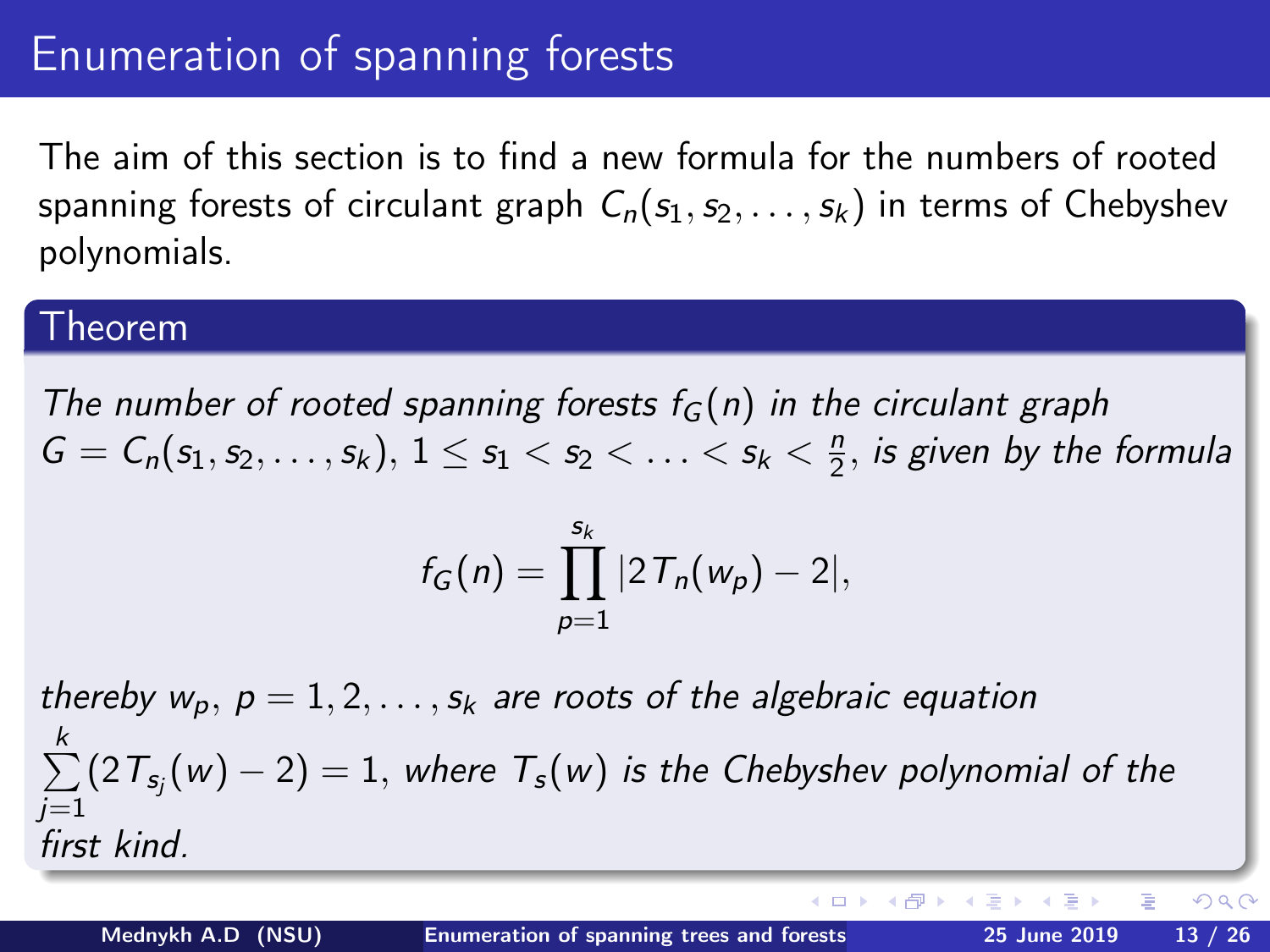# The main idea of the proof

The matrix  $I_n + L(G)$  has the following eigenvalues  $\mu_j = P(\varepsilon_n^j) = 2k+1-\sum_{}^k$  $i=1$  $(\varepsilon_n^{js_i}+\varepsilon_n^{-js_i}), j=0,\ldots,n-1.$ Hence we have  $f_G(n) = \det (I_n + L(G)) = \prod^{n-1}$ j=0  $P(\epsilon_n^j)$ . As  $P(z) = P(\frac{1}{z})$  $(\frac{1}{z}),$  its roots are  $z_1,\,\frac{1}{z_1}$  $\frac{1}{z_1},\ldots,z_{\mathsf{s}_k},\ \frac{1}{z_{\mathsf{s}_j}}$  $\frac{1}{z_{s_k}}$  and we obtain  $\prod^{n-1} P(\varepsilon_n^j) = \text{Res}(P(z), z^n - 1) = |\text{Res}(z^n - 1, P(z))|$  $i=0$  $=$   $\left| \right| \prod^{s_k}$  $p=1$  $(z_p^n-1)(z_p^{-n}-1)| = |\begin{array}{c} s_k \ \prod \end{array}$  $p=1$  $(2T_n(w_p)-2)$ |. Finally, we use the identity  $T_n(\frac{1}{2}(z+z^{-1})) = \frac{1}{2}(z^n + z^{-n}).$ Here  $w_p = \frac{1}{2}(z_p + \frac{1}{z_p}), p = 1, ..., s_k$ . These number  $\frac{1}{2}(z_p + \frac{1}{z_p}$  $(\frac{1}{z_\rho}),\ \rho=1,\ldots,s_k.$  These numbers are the roots of algebraic equation  $\sum\limits_{}^k (2\, T_j(w) - 2) = 1.$  $i=1$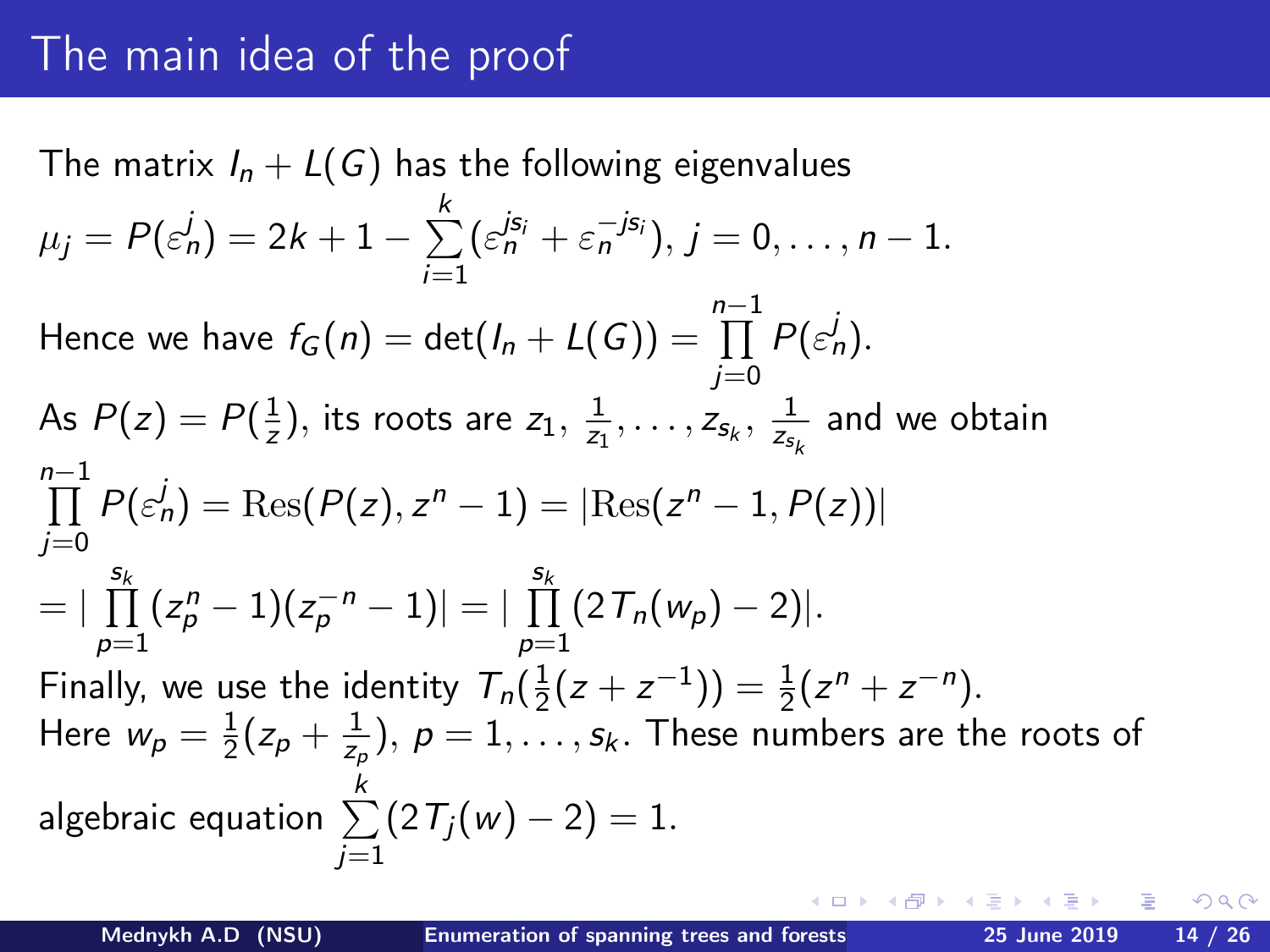# Arithmetic properties of the complexity for circulant graphs

It was noted in some recent papers that in many cases the complexity of circulant graphs is given by the formula  $\tau(n)=$   $na(n)^2,$  where  $a(n)$  is an integer sequence. In the same time, this is not always true. The aim of the next theorem is to explain this phenomena. Recall that any positive integer  $\rho$  can be uniquely represented in the form  $\rho = q \, r^2,$  where  $p$  and  $q$  are positive integers and  $q$  is square-free. We will call  $q$  the square-free part of p.

### Theorem

Let  $\tau(n)$  be the number of spanning trees in the circulant graph  $C_n(s_1, s_2, \ldots, s_k), 1 \le s_1 < s_2 < \ldots < s_k < \frac{n}{2}$  $\frac{n}{2}$ . Denote by p the number of odd elements in the sequence  $s_1, s_2, \ldots, s_k$  and let q be the square-free part of p. Then there exists an integer sequence  $a(n)$  such that  $1^0$   $\tau(n) = n a(n)^2$ , if n is odd;  $2^0$   $\tau(n) = q n a(n)^2$ , if n is even.

4 假 ▶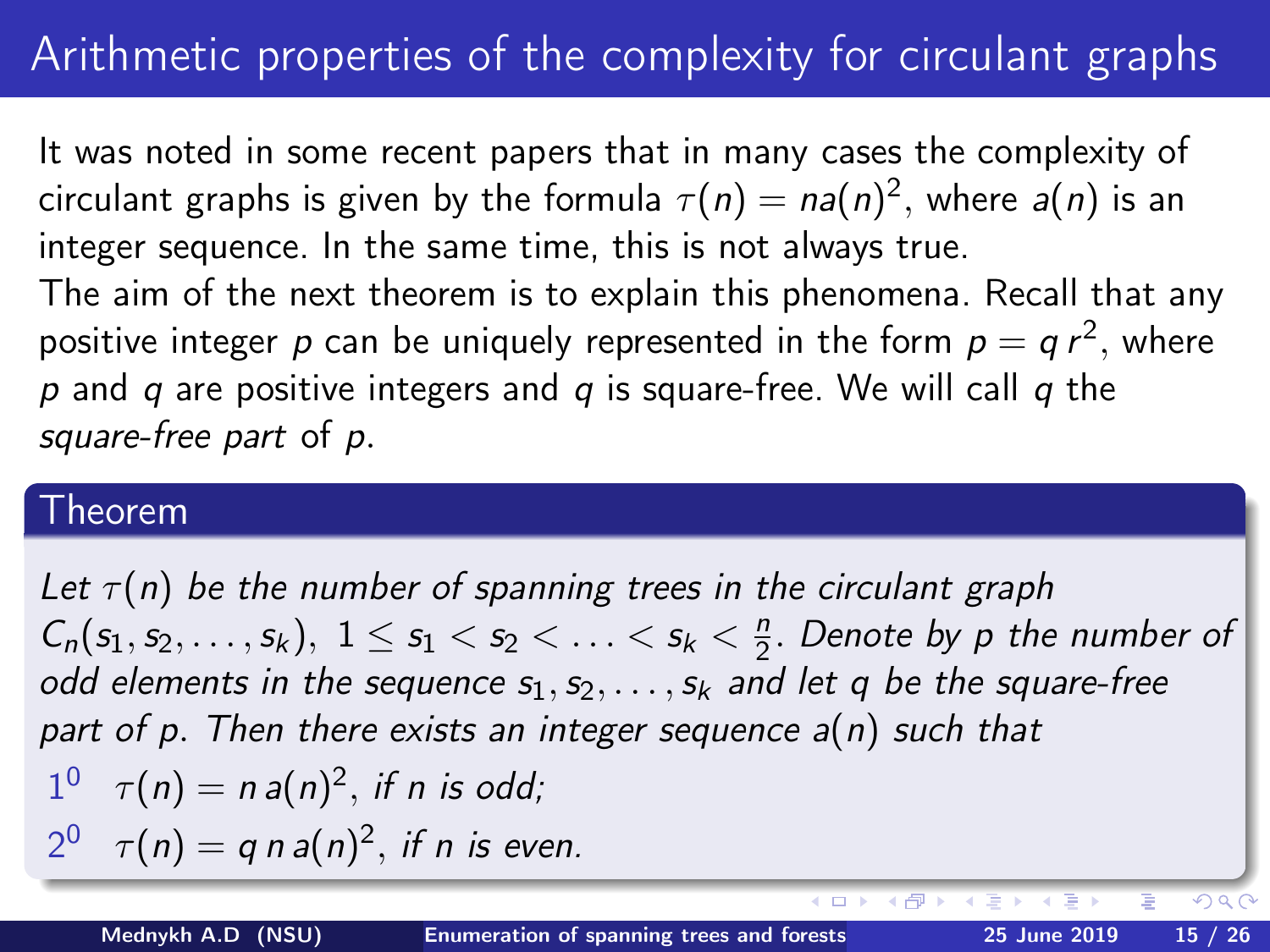# Arithmetic properties of the number of rooted spanning forests

The main idea from the previous theorem gives us the following result.

### Theorem

Let  $f_G(n)$  be the number of spanning forests in the circulant graph

$$
C_n(s_1,s_2,\ldots,s_k).
$$

Denote by p the number of odd elements in the sequence  $s_1, s_2, \ldots, s_k$  and let q be the square-free part of  $4p + 1$ . Then there exists an integer sequence  $a(n)$  such that

$$
1^0 \t f_G(n) = a(n)^2, \text{ if } n \text{ is odd};
$$
  

$$
2^0 \t f_G(n) = q a(n)^2, \text{ if } n \text{ is even}.
$$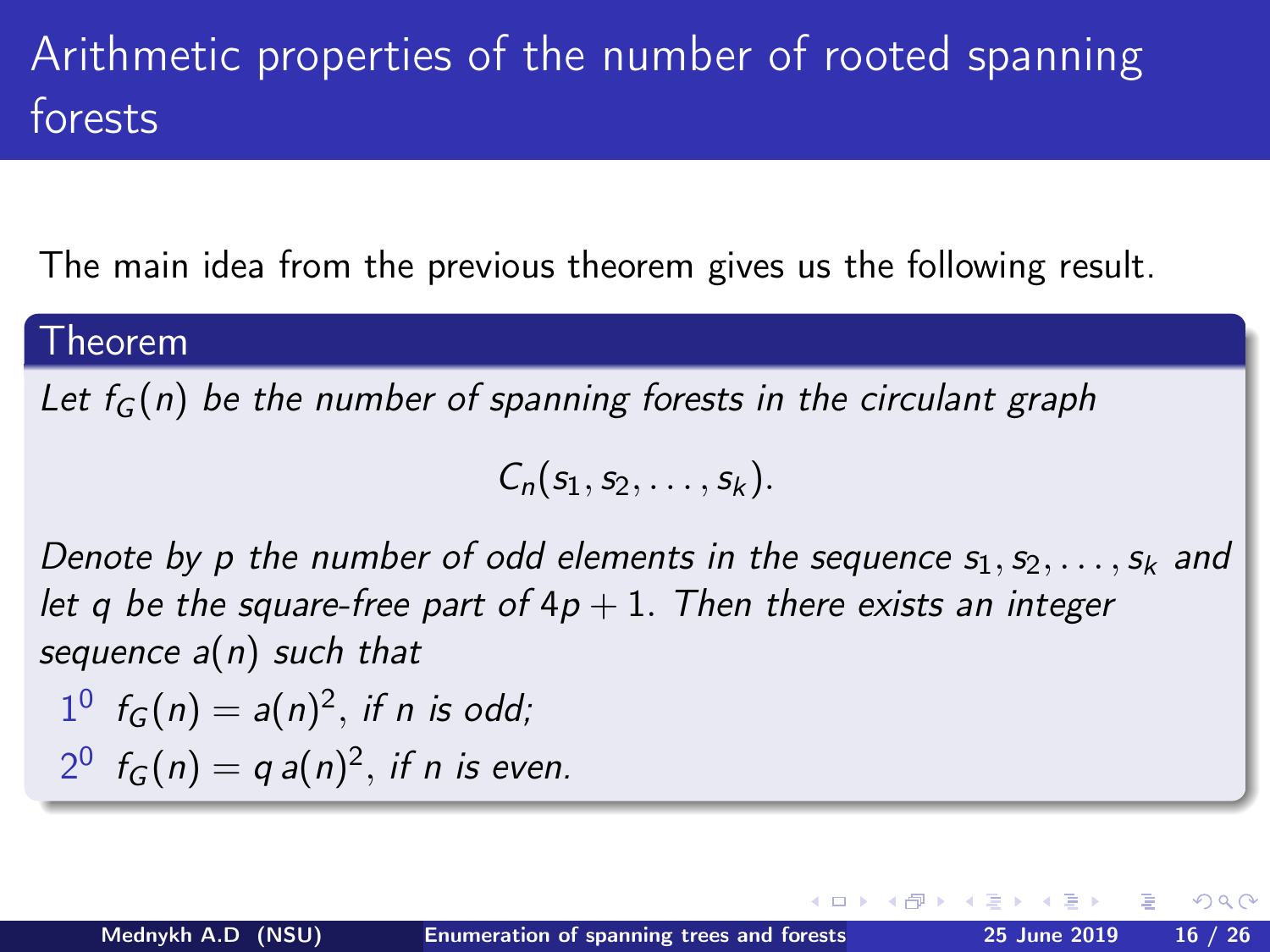Since  $\mu_j = P(\varepsilon_n^j) = P(\varepsilon_n^{n-j}) = \mu_{n-j}, \, j=0,\ldots,n-1,$  all eigenvalues of the matrix  $I_n+{\mathcal L}(G)$  (possibly, except the middle ones) are coming twice.

Hence 
$$
f_G(n) = \prod_{j=0}^{n-1} \mu_j
$$
 is equal to  $\left(\prod_{j=0}^{\frac{n-1}{2}} \mu_j\right)^2$  if *n* is odd

and to  $\mu_{\frac{n}{2}}$  $\int_{1}^{\frac{n}{2}-1}$ j=0  $\mu_j$  $\setminus^2$ if  $\emph{n}$  is even. In both cases, the squaring products are formed by Galois conjugate algebraic numbers. So, they are integers. To finish the proof, we note the the middle term  $\mu_{\frac{n}{2}}=P(-1)=4\rho+1,$ where  $\rho$  the number of odd elements in the sequence  $s_1,s_2,\ldots,s_k$ . Then the result follows.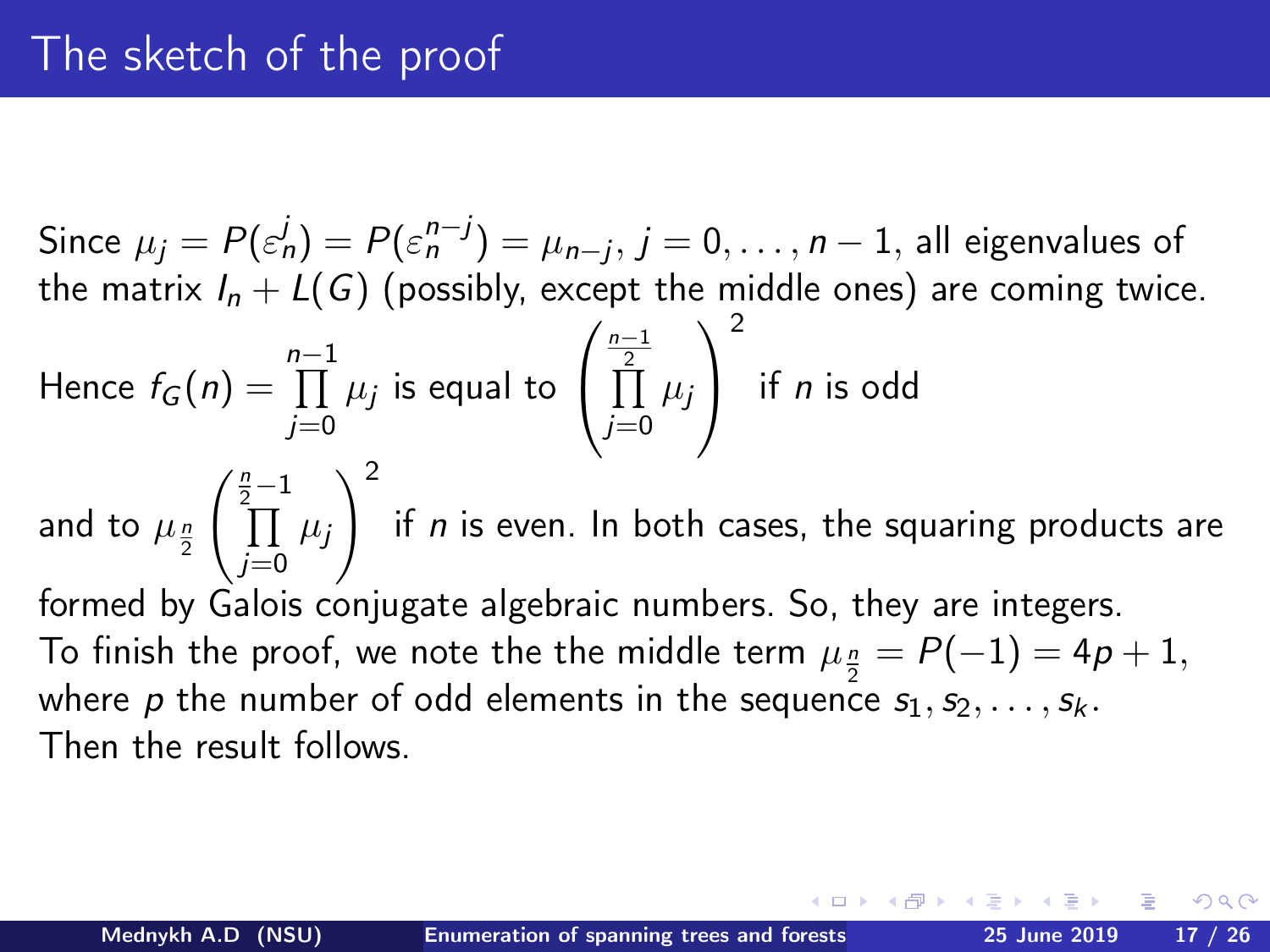In this section we give asymptotic formulas for the number of spanning trees in circulant graphs.

### **Theorem**

Let  $gcd(s_1, s_2, \ldots, s_k) = 1$ . Then the number of spanning trees in the circulant graph  $C_n(s_1,s_2,\ldots,s_k),\, 1\leq s_1 < s_2 < \ldots < s_k < \frac{n}{2}$  $rac{n}{2}$  has the following asymptotic

$$
\tau(n)\sim \frac{n}{q}A^n, \text{ as } n\to\infty,
$$

where  $q=s_1^2+s_2^2+\ldots+s_k^2$  and  $A=\exp(\int_0^1\log|L(e^{2\pi it})|dt)$  is the Mahler measure of Laurent polynomial L(z) = 2k  $\sum^{k}$  $i=1$  $(z^{s_i}+z^{-s_i}).$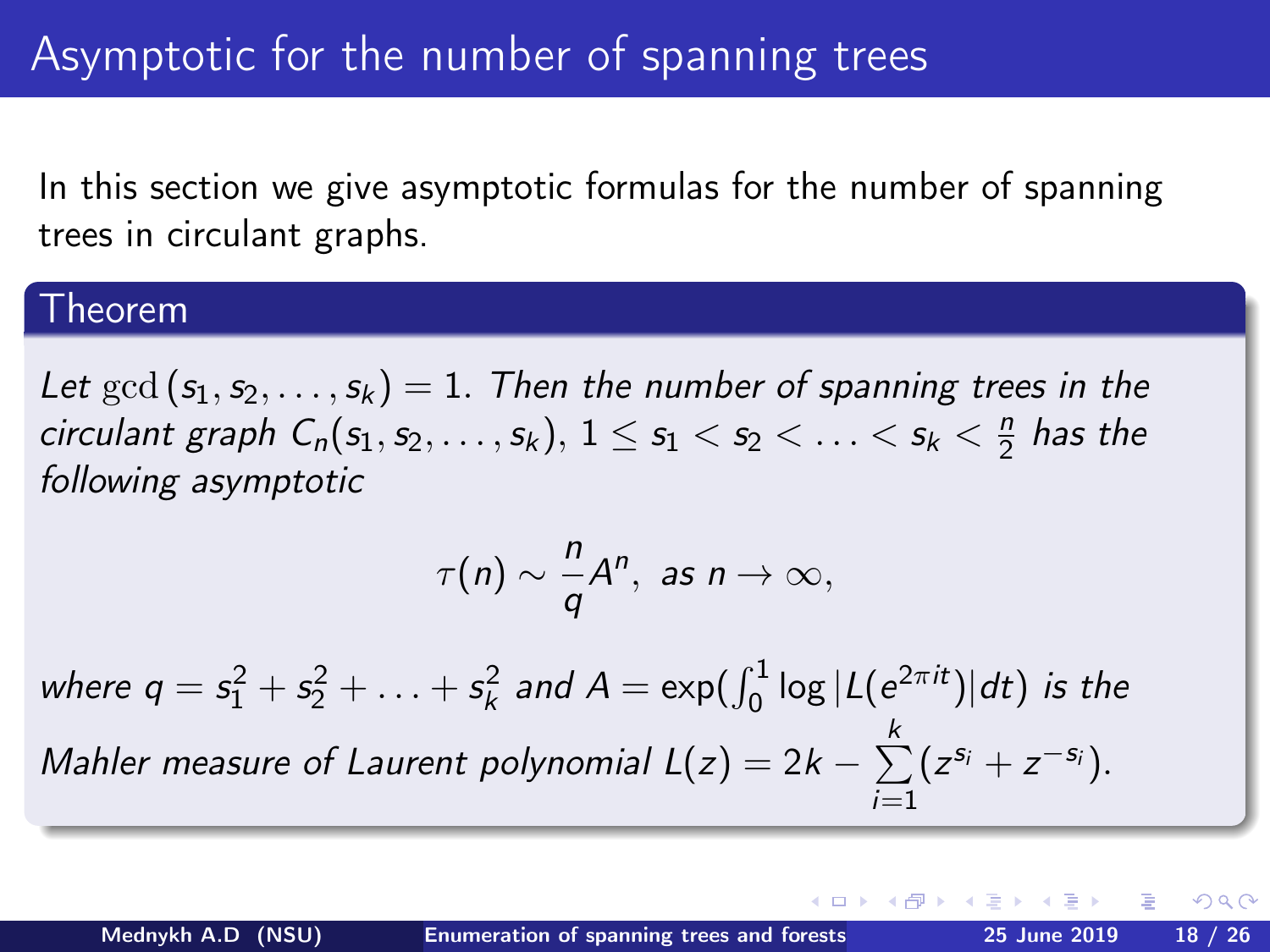<span id="page-18-0"></span>Now we present asymptotic formulas for the number of rooted spanning forests in circulant graphs.

### Theorem

The number of rooted spanning forests in the circulant graph  $G = C_n(s_1, s_2, \ldots, s_k), 1 \le s_1 < s_2 < \ldots < s_k < \frac{n}{2}$  $\frac{n}{2}$  has the following asymptotic

$$
f_G(n) \sim A^n, \text{ as } n \to \infty
$$

where  $A = \exp(\int_0^1 \log(P(e^{2\pi i t})) dt)$  is the Mahler measure of Laurent polynomial  $P(z)=2k+1-\sum\limits_{k=1}^{k}$  $i=1$  $(z^{s_i}+z^{-s_i}).$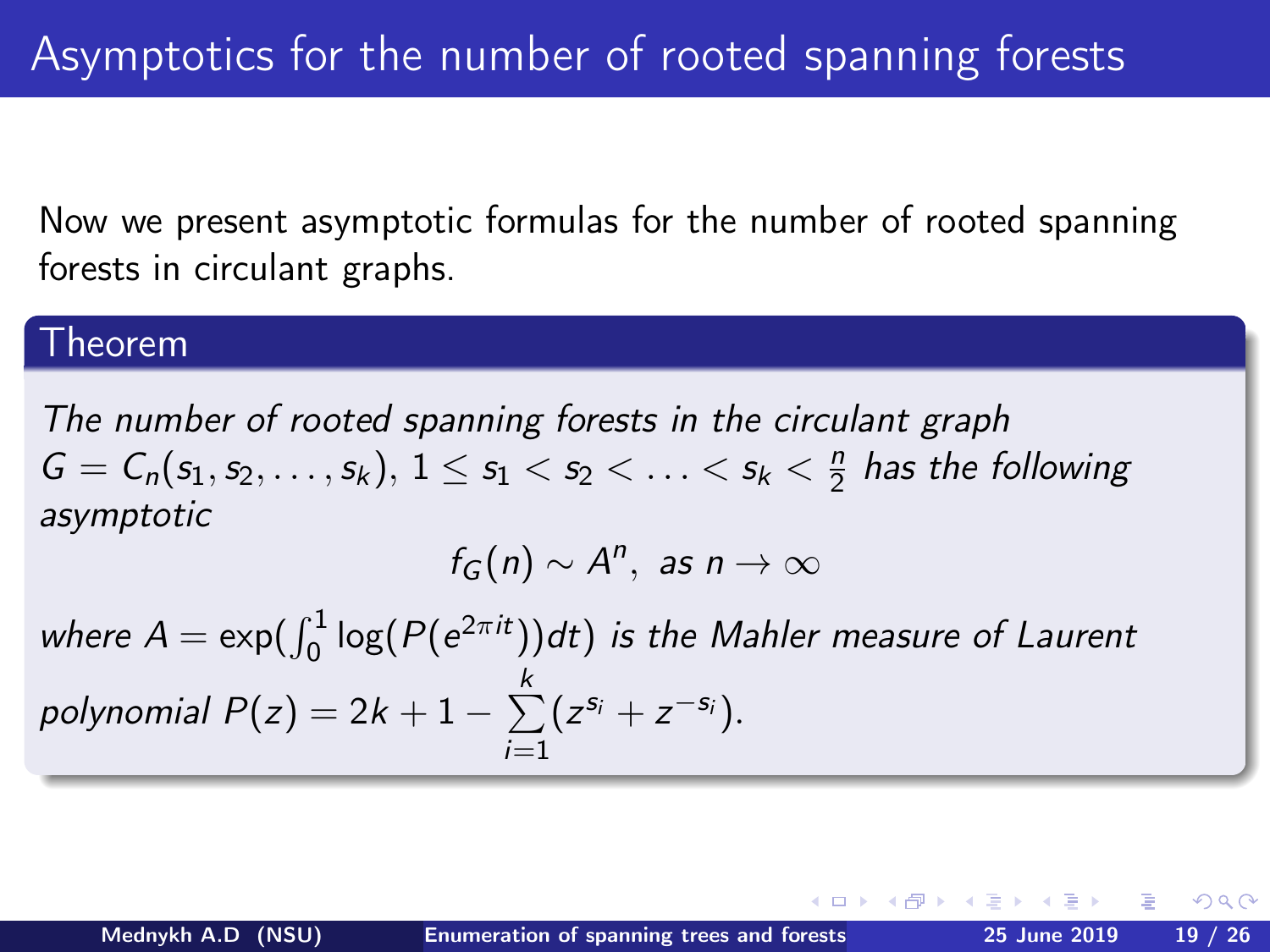# <span id="page-19-0"></span>Kirhhoff index for circulant graphs

The Kirchhoff index of G originally was defined by Klein and Randić (1993) as a new distance function named resistance distance framed in terms of electrical network theory. More precisely, let vertices of the graph G are labeled by  $1, 2, \ldots, n$ . Then the resistance distance between vertices i and j, denoted by  $r_{ii} = r_{ii}(G)$  is defined to be the effective electrical resistance between them when unit resistors are placed on every edge of G. Define

$$
Kf(G)=\frac{1}{2}\sum_{i=1}^n\sum_{j=1}^n r_{ij}
$$

to be the Kirchhoff index of G . The motivation for such a definition was a famous Wiener

$$
W(G) = \frac{1}{2} \sum_{i=1}^{n} \sum_{j=1}^{n} d_{ij},
$$

where  $d_{ii}$  is the distance between vertices *i* and *j*. Klein and Randić proved that  $Kf(G) \leq W(G)$  $Kf(G) \leq W(G)$  $Kf(G) \leq W(G)$  w[i](#page-20-0)th equality, if and only if G i[s](#page-18-0) [a](#page-19-0) [tr](#page-20-0)[ee](#page-0-0)[.](#page-25-0)

Mednykh A.D (NSU) [Enumeration of spanning trees and forests](#page-0-0) 25 June 2019 20 / 26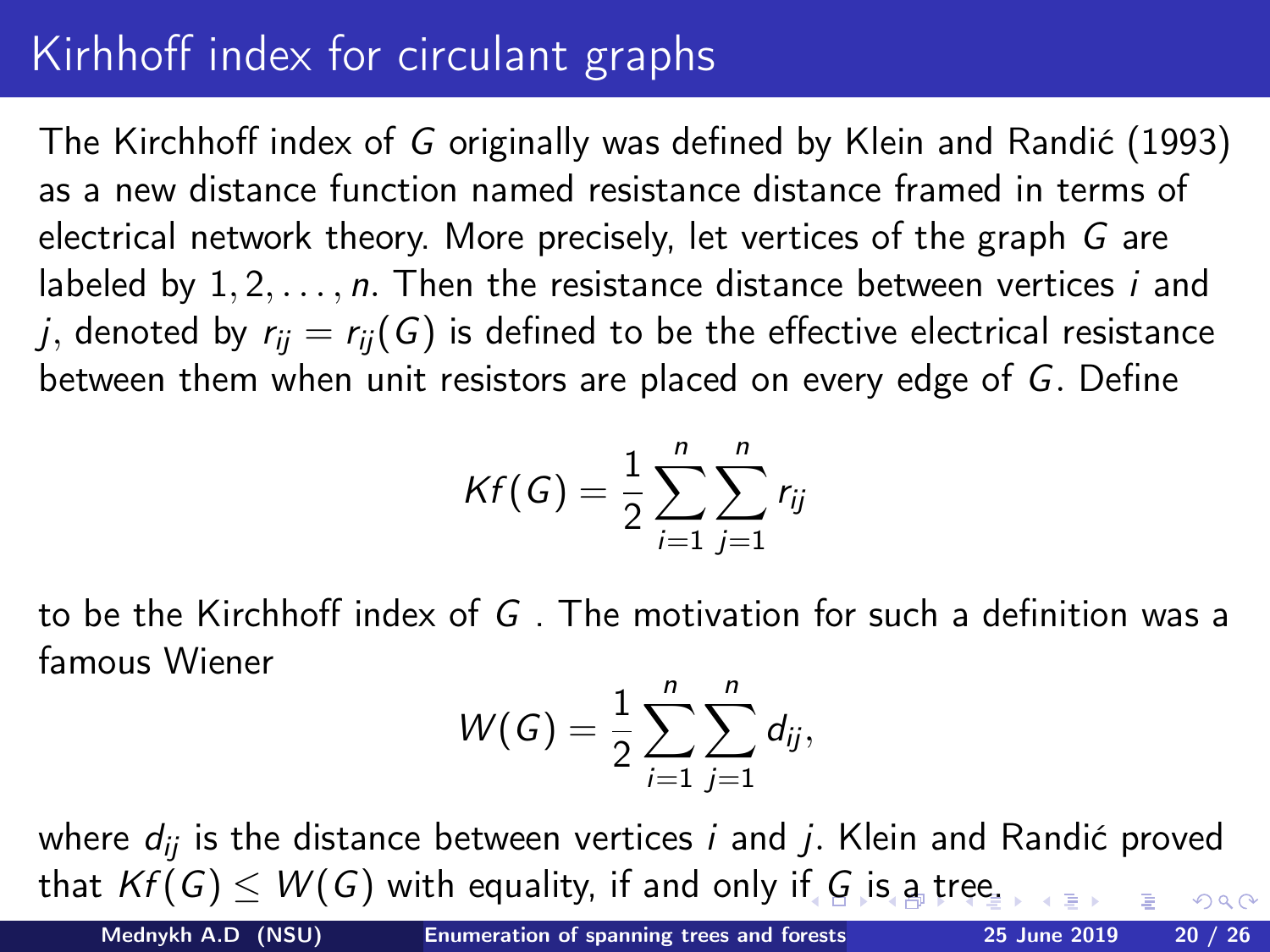<span id="page-20-0"></span>There is a a nice relationship discovered independently by I.Gutman, B.Mohar (1996) and by H.Y.Zhu, D.J.Klein, I.Lukovits (1996) between the Laplacian spectrum and the Kirchhoff index given by the formula

$$
Kf(G)=n\sum_{j=2}^n\frac{1}{\lambda_j}.
$$

Here,  $0 = \lambda_0 < \lambda_1 < \ldots < \lambda_{n-1}$  are the Laplacian eigenvalue of G.

つのへ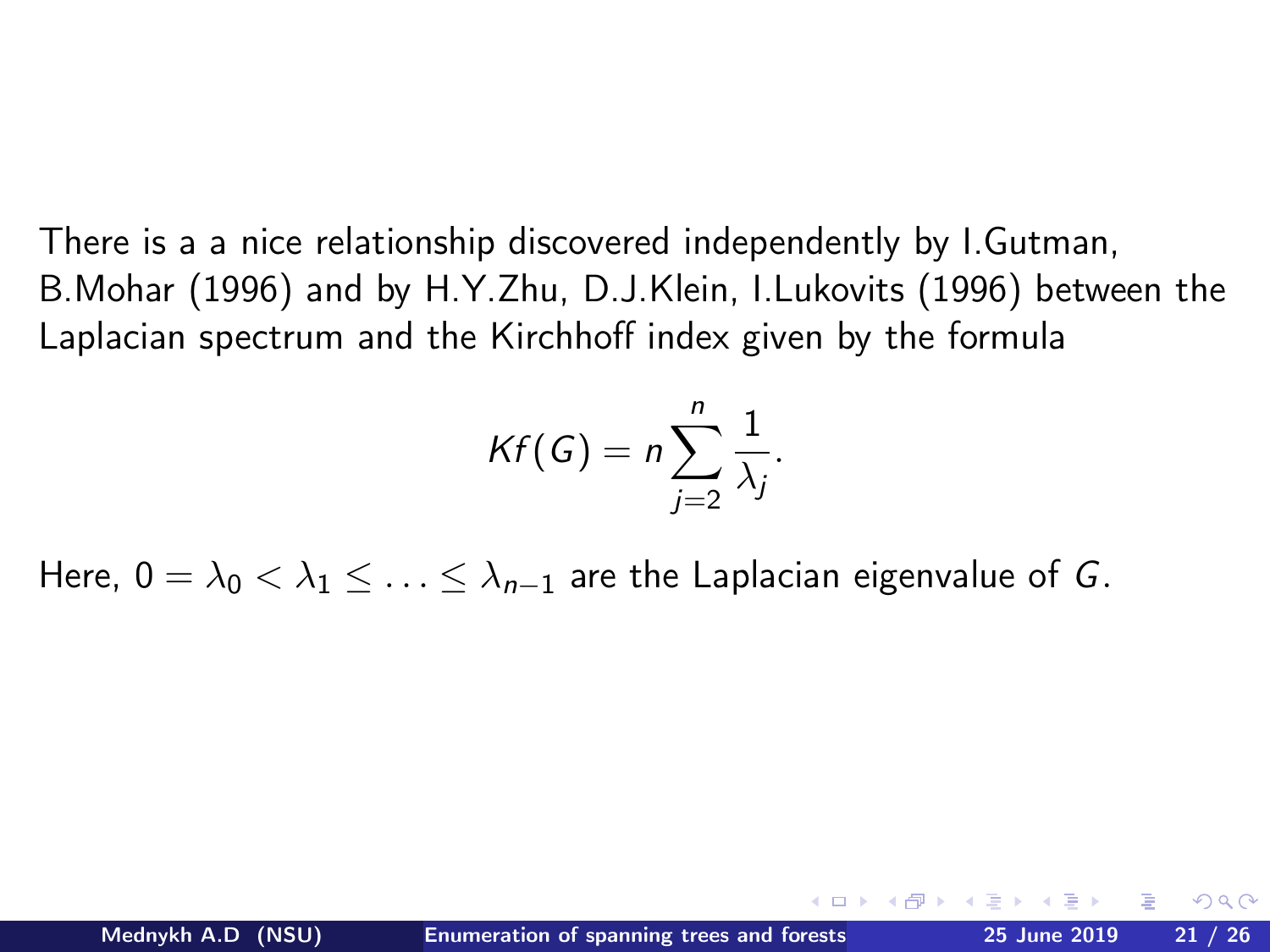In this section, we give an explicit formula for the Kirchhoff index  $Kf(G_n)$  in the circulant graph  $G_n = C_n(s_1, s_2, \ldots, s_k), 1 \le s_1 < s_2 < \ldots < s_k < n/2$ . We present the formula for  $Kf(G_n)$  as a sum of  $s_k$  terms, each given by a combination of the n-th Chebyshev polynomials evaluated at the roots of some prescribed polynomial of degree  $s_k$ .

#### Theorem

$$
Kf(G_n) = \frac{n}{6\sum_{j=1}^k s_j^2} (n^2 - \frac{\sum_{j=1}^k s_j^4}{\sum_{j=1}^k s_j^2}) + \sum_{p=2}^{s_k} \frac{n U_{n-1}(w_p)}{(1 - T_n(w_p))Q'(w_p)},
$$

where  $w_p$  are all the roots different from 1 of the polynomial  $Q(w) = \sum_{j=1}^{k} (2 - 2 \, T_{\mathsf{s}_j}(w)), \quad T_n(w) = \cos(s \arccos w)$  and  $U_{n-1}(w) = \frac{1}{2}$  sin(n arccos w)/sin(arccos w) are the Chebyshev polynomials of the first and the second kinds respectively.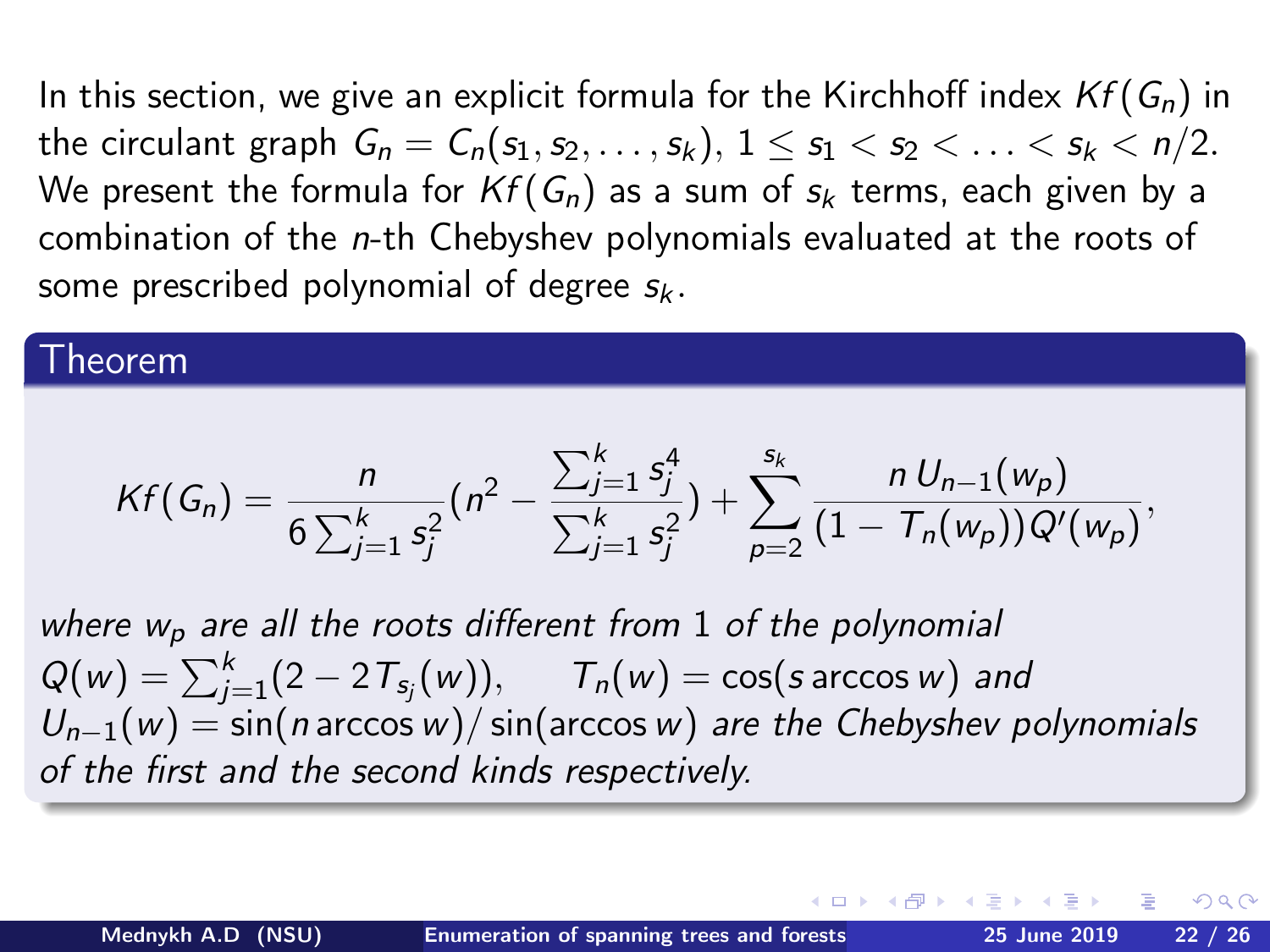As a corollary, we obtain that the asymptotical behavior of the Kirchhoff index is for the graph  $G_n = C_n(s_1, s_2, \ldots, s_k)$  given by the formula

### **Corollary**

$$
Kf(G_n) = \frac{n}{6\sum_{j=1}^k s_j^2} (n^2 - \frac{\sum_{j=1}^k s_j^4}{\sum_{j=1}^k s_j^2}) + \sum_{p=2}^{S_k} \frac{2n^2}{Q'(w_p)\sqrt{w_p^2 - 1}} + O(\frac{n^2}{A^n}), n \to \infty,
$$
  
where  $w_p$  are all the roots different from 1 of the polynomial  
 $Q(w) = \sum_{j=1}^k (2 - 2T_{s_j}(w)), \quad T_s(w)$  is the Chebyshev polynomial of the  
first kind and A,  $A > 1$  is a constant depending only of  $s_1, s_2, \ldots, s_k$ .

Similar results are also obtained for the circulant graph  $C_{2n}(s_1, s_2, \ldots, s_k, n)$  and the direct product  $C_n(s_1, s_2, \ldots, s_k) \times P_2$ , where  $P<sub>2</sub>$  is the path graph on two vertices.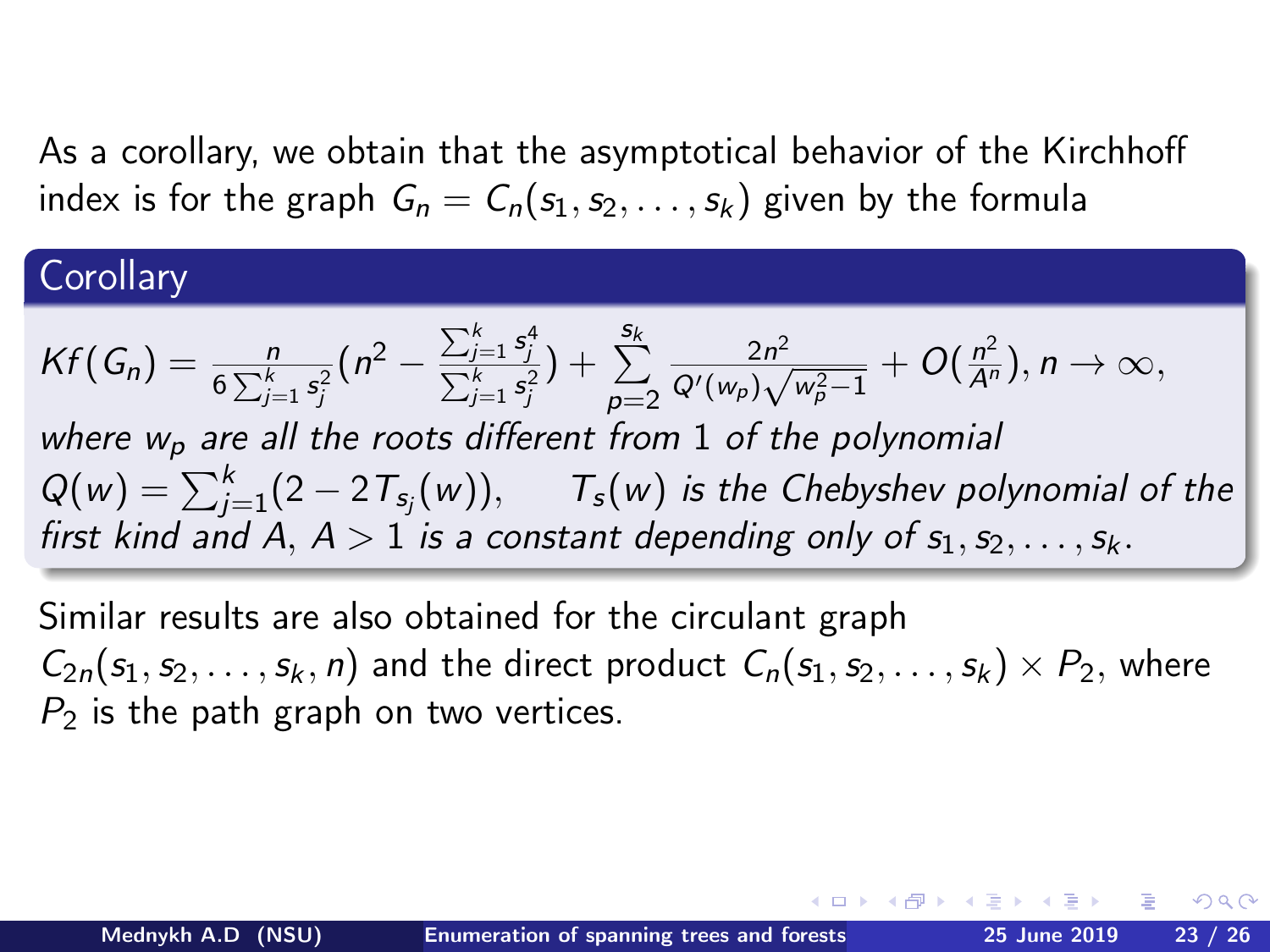### Cyclic graph  $C_n$ .

- (a) Number of spanning trees  $\tau(n) = n$ .
- (b) Number of rooted spanning forests for  $C_n$  graph :

$$
f_{C_n} = 2(T_n(3/2)-1) = \tau(W_n),
$$

where  $\tau(W_n)$  is the number of spanning trees in the wheel graph. (c) Kirchhoff index

$$
Kf_{C_n}=\frac{n^3-n}{12}.
$$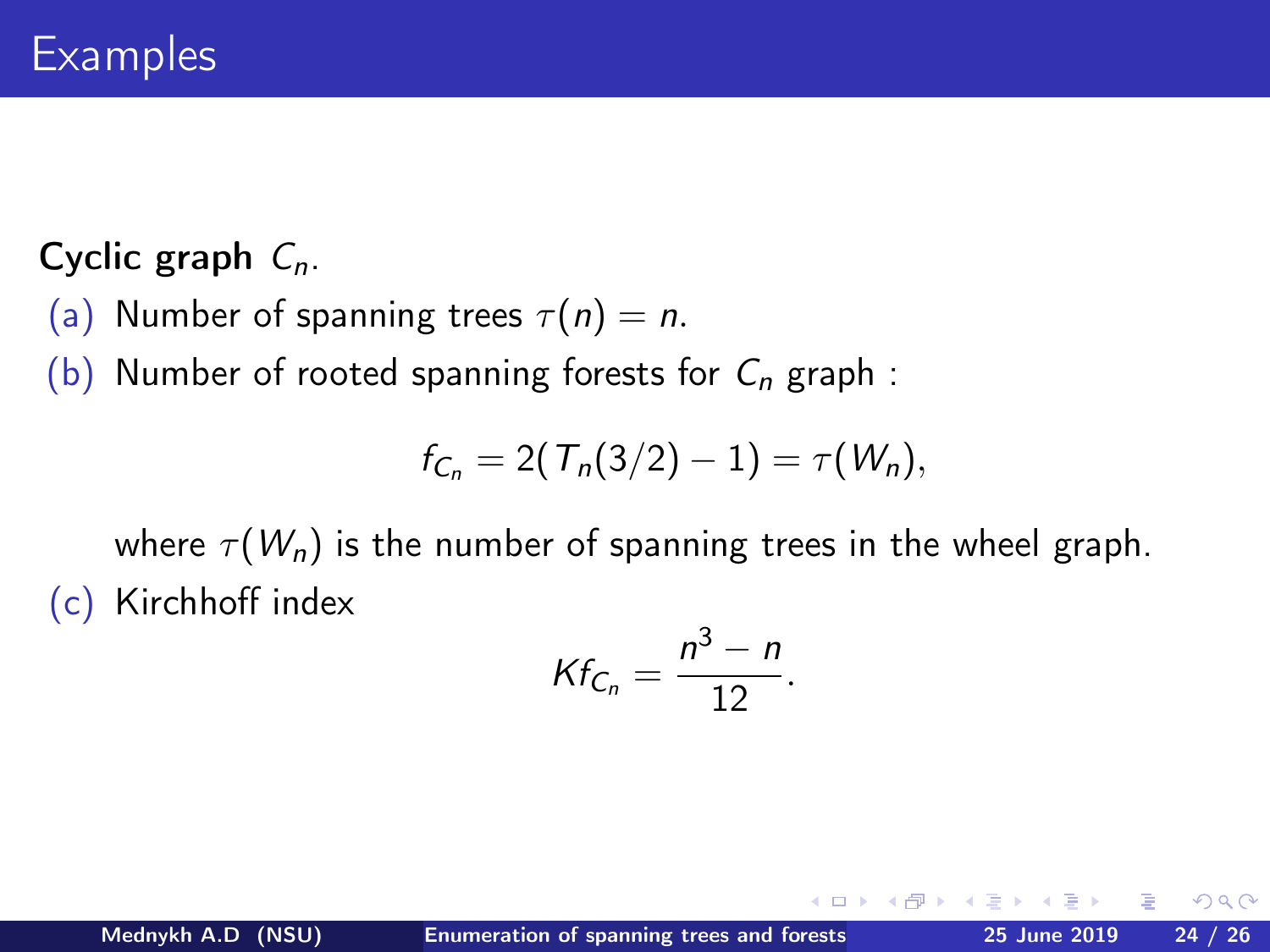Graph  $C_n(1, 2)$ .

(a) By the above Theorems, we have  $\tau(n) = nF_n^2$ , where  $F_n$  is the *n*-th Fibonacci number.

(b) Set 
$$
w_1 = \frac{1}{4}(-1 + \sqrt{29})
$$
 and  $w_2 = \frac{1}{4}(-1 - \sqrt{29})$ . Then

$$
f_{C_n(1,2)} = |2T_n(w_1) - 2| \cdot |2T_n(w_2) - 2| \sim A^n, n \to \infty,
$$

where 
$$
A = \frac{1}{4}(7 + \sqrt{5} + \sqrt{38 + 14\sqrt{5}}) \simeq 4.3902568...
$$

(c) The Kirchhoff index is given by the formula

$$
Kf_{C_n(1,2)}=\frac{1}{300}n(5n^2-17)F_n^2+\frac{n^2F_{2n}}{25F_n^2}.
$$

 $+$